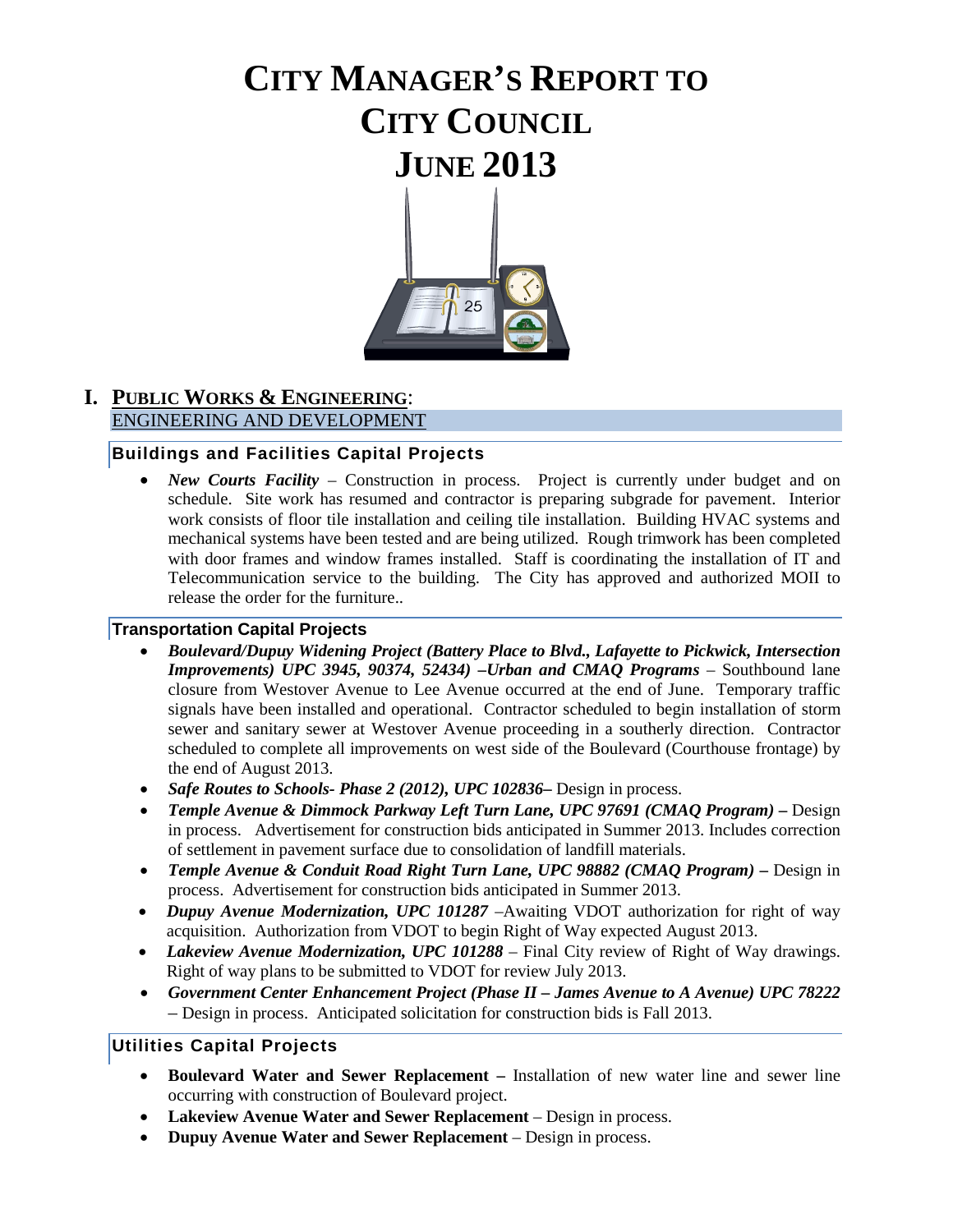## **I. PUBLIC WORKS & ENGINEERING** (CONTINUED):

• **2013 Pavement Preservation and Restoration** – Blakemore Construction scheduled to begin work for the Pavement Preservation construction the second week of July. Construction will be within the Briarcliffe Court and Briarcliff Drive area. Also, portions of Battery Place between Hamilton Avenue and Dupuy Avenue will be restored and resurfaced as part of this contract.

#### **Plan Reviews**

• Received and reviewed nine (9) plan submittals.

#### **Right-of-Way Permits**

• Issued three (3) permits and closed out two (2) permits.

#### **OPERATIONS AND MAINTENANCE**

#### **Traffic Operations**

- Replaced/maintained signals, signs, markings and street lighting 72 locations.
- Performed preventative maintenance 4 locations.

#### **Vegetation**

- Removed litter from (05) locations, and responded to (02) litter miscellaneous/dead animal requests.
- Cut vegetation at (32) locations and sprayed for weeds and high grass at (10) locations.
- Trimmed tree limbs and bushes at (11) locations.
- Placed gravel on shoulder of road at (03) locations.
- Placed 48 tons of #5 and 2 tons of #3 stone to improve roadway and cut grass at the location of fireworks display for Fire Department.
- City Contractor removed, trimmed and/or grinded stumps to trees at (18) locations.
- Public Works Street Division cut, cleaned and removed storm debris from (568) locations and still honoring request as they come in.
- Cleaned all Street Division's Vehicles and Equipments.
- Sprayed and cut grass outside and inside Radio Tower fence at Animal Shelter.

#### **Recycling Center**

• 740 citizens used the Recycling Center to dispose of Category 1 Materials, brush, metal products and other recyclable materials.

#### **Storm Water and Drainage**

- Cleaned (21) catch basins, (08) drainage ditches, (03) drainage pipe, (02) BMPs, (03) Curb and Gutters and responded to (05) miscellaneous drainage requests.
- Repaired a storm drain pipe on Roslyn Avenue.
- Concrete Crew repaired/replaced (40) feet of sidewalk at (01) location.
- Assisted with moving voting machines, cutting trees out of streets and closing roads during storm.

#### **Transportation**

- Placed Asphalt in (18) potholes, (07) low pavement, (01) driveway and paved walking trail where a tree had fell at Roslyn Landing.
- Finished removing old asphalt and paving failed areas on Verbov from Lakeview to Lundy Avenues.
- Placed five bags of calcium chloride for dust control on Bruce Avenue.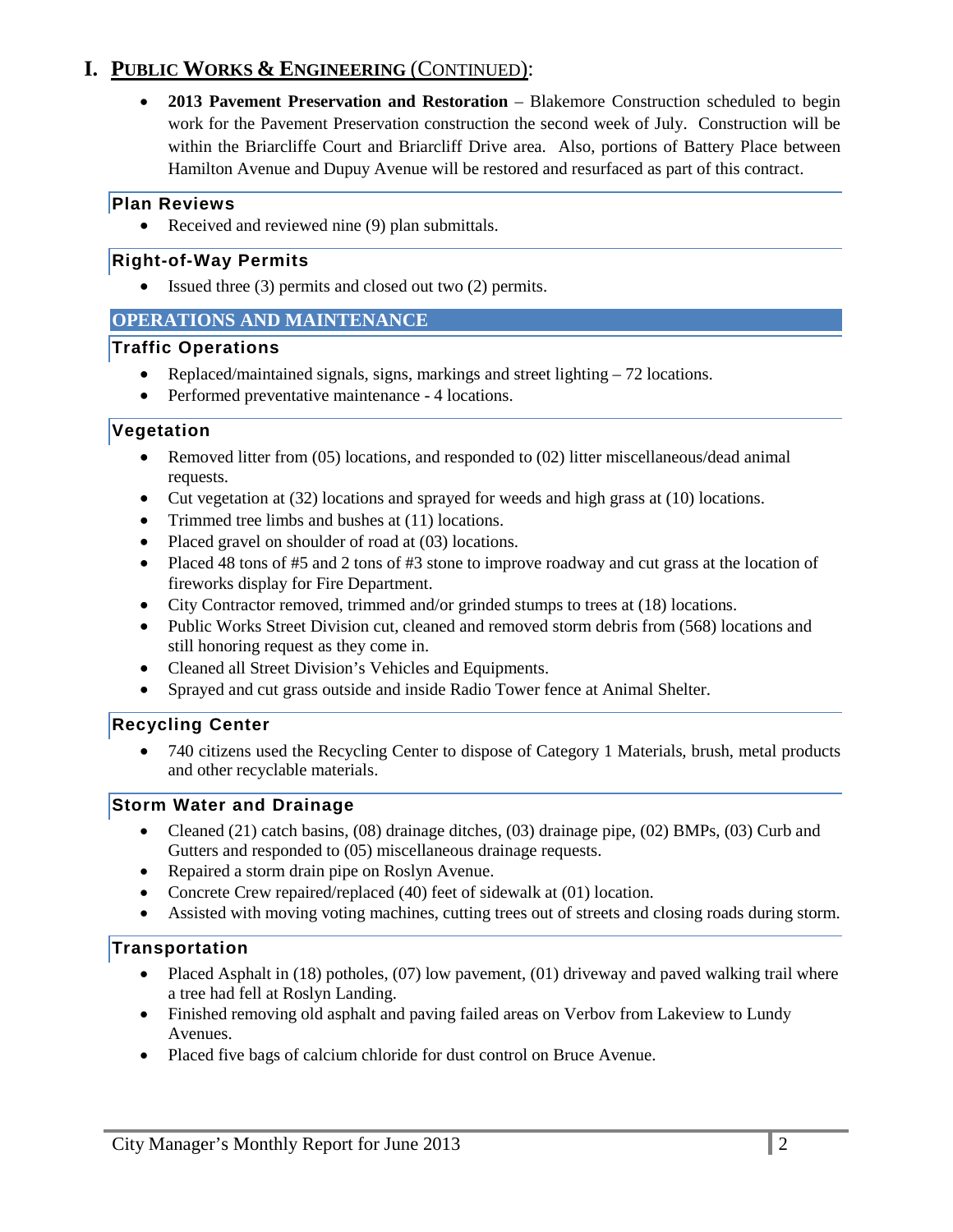## **I. PUBLIC WORKS & ENGINEERING** (CONTINUED):

#### **Wastewater Utility**

- Responded to (09) sewer backups, flushed drains at the animal shelter, repaired (01) lateral, installed (02) cleanouts, replaced cleanout top at (01) location and responded to (04) sewer miscellaneous requests.
- Camera sewer main line at (02) locations.
- Removed debris from pumps, washed wet well down, changed flood lights and greased pump number one at Main Pump Station.
- Removed debris out of wet well with flusher truck at Conjurers Neck Pump Station.
- Continued cutting and trimming grass around all pump and water stations.
- Continue monitoring all pump stations and methane pump daily*.*

#### **Water Utility**

- Replaced (10) meters, set (01) new meter and (02) meter tops.
- Cleaned  $(09)$  meter boxes, raised  $(01)$  meter box, turned water on for a citizen at  $(01)$  location, performed (01) pressure test and responded to (03) water miscellaneous requests.
- Backflow/Cross Connection Technician conducted (76) surveys, (45) completed, (31) incomplete and assisted with locating underground utilities performing (32) hours.
- Collected weekly routine water samples, performed THM's, HAA's sent these to Appomattox River Water Authority's (ARWA) for testing.
- Miss Utility locating required (175) man-hours.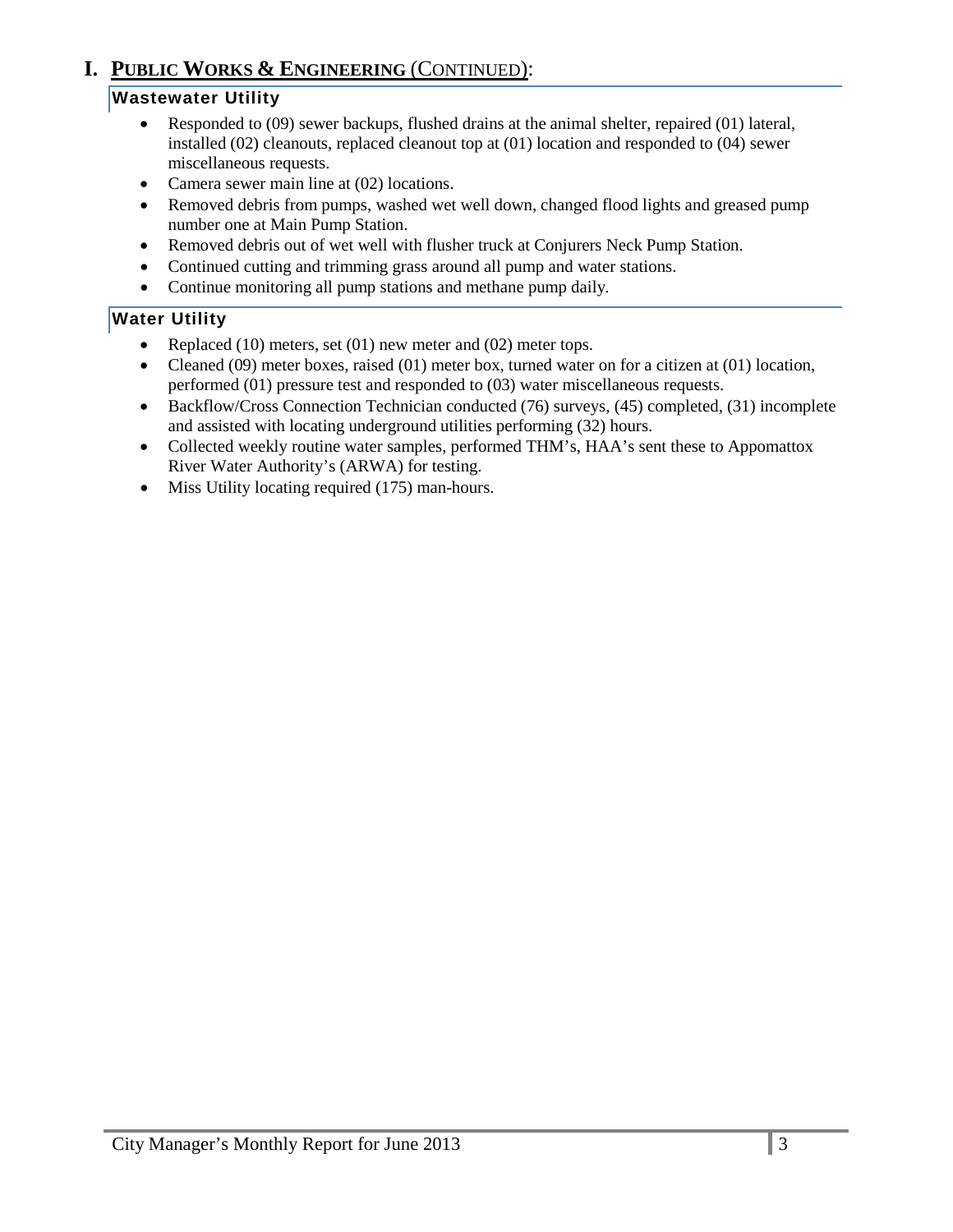#### **II.** *PLANNING DEPARTMENT:*

|                                             | Month           | <b>YTD</b>     |                                                   | Month          | <b>YTD</b>              |                                         | Month                            |
|---------------------------------------------|-----------------|----------------|---------------------------------------------------|----------------|-------------------------|-----------------------------------------|----------------------------------|
| <b>Code Enforcement</b>                     |                 |                | <b>Building Permits</b>                           |                |                         | <b>Rental Inspections</b>               |                                  |
|                                             |                 |                |                                                   |                |                         |                                         |                                  |
| <b>Tall Grass</b><br>Violations             | 78              | 312            | <b>Permits</b>                                    |                |                         | <b>Total Units Inspected</b>            | $\overline{2}$<br>$\overline{2}$ |
| <b>Violations Resolved</b>                  | 23              | 240            | <b>New Residential</b>                            | $\overline{2}$ | 3                       | <b>SF Dwellings</b><br><b>Duplex</b>    | $\Omega$                         |
| <b>Contractor Properties Cut</b>            | 10              | 23             | Cost                                              |                | $$160,000$$ $$429,500$  | Apartments                              | $\overline{0}$                   |
| <b>Total Inspections</b>                    | 156             | 649            |                                                   |                |                         |                                         |                                  |
|                                             |                 |                | <b>Residential Additions</b>                      | $\overline{2}$ | 28                      | First Inspection                        |                                  |
| <b>Inoperable Motor Vehicles</b>            |                 |                |                                                   |                |                         | Passed                                  | $\overline{2}$                   |
| Violations                                  | 5               | 50             | Demolitions                                       | $\overline{1}$ | $\overline{2}$          | Failed                                  | $\overline{0}$                   |
| <b>Violations Resolved</b>                  | $\overline{0}$  | 30             |                                                   |                |                         |                                         |                                  |
| Vehicles Towed                              | $\overline{0}$  | $\overline{0}$ | Commercial                                        | 8              | 35                      | Second Inspection                       |                                  |
| <b>Total Inspections</b>                    | 10              | 70             | Cost                                              |                | $$118,286$ $$1,953,602$ | Passed                                  | $\overline{0}$                   |
|                                             |                 |                |                                                   |                |                         | Failed                                  | $\overline{0}$                   |
| <b>Building Code</b>                        |                 |                | Plumbing                                          | 9              | 47                      |                                         |                                  |
| Violations                                  | $6\overline{6}$ | 24             |                                                   |                |                         | 4 year Certif Issued                    | $\overline{2}$                   |
| <b>Violations Resolved</b>                  | 5               | 20             | Electrical                                        | 13             | 84                      |                                         |                                  |
| <b>Total Inspections</b>                    | 17              | 36             |                                                   |                |                         | <b>Apartment Complexes</b>              | $\overline{0}$                   |
|                                             |                 |                | Mechanical                                        | 6              | 60                      | No of Units Certified                   | $\overline{0}$                   |
| <b>Property Maintenance</b>                 |                 |                |                                                   |                |                         |                                         |                                  |
| Violations                                  | 8               | 42             | <b>Swimming Pool</b>                              | $\overline{0}$ | $\overline{3}$          | <b>TOTAL INSPECTIONS</b>                | $\overline{2}$                   |
| <b>Violations Resolved</b>                  | 15              | 30             |                                                   |                |                         |                                         |                                  |
| <b>Total Inspections</b>                    | 25              | 59             | Fence                                             | $\overline{2}$ | 13                      |                                         |                                  |
|                                             |                 |                |                                                   |                |                         | <b>Programs &amp; Projects</b>          |                                  |
| <b>House Numbers</b>                        |                 |                | Signs                                             | 11             | 49                      |                                         |                                  |
| Violations                                  | $\overline{3}$  | 18             | City Furniture 1905 Boulevard                     |                |                         | <b>Emergency Home Repair(CDBG)</b>      |                                  |
| <b>Violations Resolved</b>                  | 5               | 15             | Sams Club 735 Southpark Boulevard                 |                |                         |                                         |                                  |
| <b>Total Inspections</b>                    | 10              | 51             | Swearingen Realty 1001 Boulevard                  |                |                         | <b>Applications Processed</b>           |                                  |
|                                             |                 |                | Mattress Outlet 2225 Boulevard                    |                |                         | <b>Funding Expended</b>                 |                                  |
| <b>Zoning</b>                               |                 |                | True Diesel Performance Inc 905 Boulevard         |                |                         | Units repaired                          |                                  |
| Violations                                  | $\overline{3}$  | 21             | Big Bang Fireworks 3626 Boulevard                 |                |                         | (new program year starting July 2013)   |                                  |
| <b>Violations Resolved</b>                  | $\overline{0}$  | 18             | WAWA # 693 604 Boulevard                          |                |                         |                                         |                                  |
| <b>Total Inspections</b>                    | 5               | 27             | Dr Agada 3611 Boulevard                           |                |                         | <b>Appomattox River Greenway Trail</b>  |                                  |
|                                             |                 |                | Kikstars 8 Dunlop Village                         |                |                         |                                         |                                  |
| <b>Signs</b>                                |                 |                | Advance America 2014 Boulevard                    |                |                         | 2 grant awards totaling \$276,767       |                                  |
| Violations                                  | $\overline{5}$  | 58             | Boulevard Commons 3233 Boulevard                  |                |                         | Corp easement for Phase 3 approved      |                                  |
| <b>Violations Resolved</b>                  | 4               | 54             |                                                   |                |                         | ROW Certifcation by VDOT requested      |                                  |
| <b>Total Inspections</b>                    | $6\overline{6}$ | 60             |                                                   |                |                         | Historic Overlook panel apporved by DHR |                                  |
|                                             |                 |                | <b>TOTAL PERMITS</b>                              | 54             | 324                     |                                         |                                  |
| <b>Other/Miscellaneous</b>                  |                 |                |                                                   |                |                         | Next step- bid project out              |                                  |
| Violations                                  | $\overline{0}$  | $\overline{9}$ |                                                   |                |                         |                                         |                                  |
| <b>Violations Resolved</b>                  | $\overline{0}$  | $\overline{9}$ | <b>Building Inspections</b>                       |                |                         | <b>Violet Bank Historic District</b>    |                                  |
|                                             |                 |                |                                                   |                |                         |                                         |                                  |
|                                             |                 |                |                                                   |                |                         | <b>DHR Grant Submitted</b>              |                                  |
| <b>TOTAL INSPECTIONS</b>                    | 288             | 1350           | Residential                                       | 90             | 548                     |                                         |                                  |
|                                             |                 |                |                                                   |                |                         | <b>Safe Routes to School</b>            |                                  |
|                                             |                 |                | Commercial                                        | 135            | 823                     | SRTS Grant Reviewed by VDOT             |                                  |
|                                             |                 |                |                                                   |                |                         | <b>Comprehensive Plan Update</b>        |                                  |
|                                             |                 |                | <b>Other Activities</b><br>Water Shut Off letters | $\overline{0}$ | 15                      | Presentation to PC on                   |                                  |
|                                             |                 |                |                                                   |                |                         | Legislative Requirements and Changes    |                                  |
|                                             |                 |                | <b>Court Cases</b>                                | $\overline{0}$ | $\overline{0}$          |                                         |                                  |
|                                             |                 |                |                                                   |                |                         |                                         |                                  |
|                                             |                 |                | <b>TOTAL INSPECTIONS</b>                          | 225            | 1386                    |                                         |                                  |
|                                             |                 |                |                                                   |                |                         |                                         |                                  |
|                                             |                 |                |                                                   |                |                         | <b>GRAND TOTAL</b>                      |                                  |
|                                             |                 |                |                                                   |                |                         | <b>INSPECTIONS</b>                      | 515                              |
|                                             |                 |                |                                                   |                |                         |                                         |                                  |
|                                             |                 |                |                                                   |                |                         |                                         |                                  |
|                                             |                 |                |                                                   |                |                         |                                         |                                  |
| City Manager's Monthly Report for June 2013 |                 |                |                                                   |                |                         |                                         | $\vert 4$                        |

| <b>PLANNING DEPARTMENT:</b>      |                     |                |                                                                    |                 |                        |                                                                          |                                  |                               |
|----------------------------------|---------------------|----------------|--------------------------------------------------------------------|-----------------|------------------------|--------------------------------------------------------------------------|----------------------------------|-------------------------------|
|                                  | Month               | <b>YTD</b>     |                                                                    | Month           | <b>YTD</b>             |                                                                          | Month                            | <b>YTC</b>                    |
| <b>Code Enforcement</b>          |                     |                | <b>Building Permits</b>                                            |                 |                        | <b>Rental Inspections</b>                                                |                                  |                               |
|                                  |                     |                |                                                                    |                 |                        |                                                                          |                                  |                               |
| <b>Tall Grass</b>                |                     |                | <b>Permits</b>                                                     |                 |                        | <b>Total Units Inspected</b>                                             | $\overline{2}$                   | 65                            |
| Violations                       | 78                  | 312            |                                                                    |                 |                        | <b>SF Dwellings</b>                                                      | $\overline{2}$                   | 54                            |
| <b>Violations Resolved</b>       | 23                  | 240            | New Residential                                                    |                 |                        | <b>Duplex</b>                                                            | $\overline{0}$                   |                               |
| Contractor Properties Cut        | 10                  | 23             | Cost                                                               |                 | $$160,000$$ $$429,500$ | Apartments                                                               | $\overline{0}$                   | $\overline{\mathbf{r}}$       |
| <b>Total Inspections</b>         | 156                 | 649            |                                                                    |                 |                        |                                                                          |                                  |                               |
|                                  |                     |                | <b>Residential Additions</b>                                       | $\overline{2}$  | 28                     | <b>First Inspection</b>                                                  |                                  |                               |
| <b>Inoperable Motor Vehicles</b> |                     |                |                                                                    |                 |                        | Passed                                                                   | $\overline{2}$                   | 65                            |
| Violations                       | 5                   | 50             | Demolitions                                                        | $\mathbf{1}$    | $\overline{2}$         | Failed                                                                   | $\overline{0}$                   | $\overline{C}$                |
| Violations Resolved              | $\overline{0}$      | 30             |                                                                    |                 |                        |                                                                          |                                  |                               |
| Vehicles Towed                   | $\mathbf{0}$        | $\overline{0}$ | Commercial                                                         | 8               | 35                     | Second Inspection                                                        |                                  |                               |
| <b>Total Inspections</b>         | 10                  | 70             | Cost                                                               | \$118,286       | \$1,953,602            | Passed                                                                   | $\overline{0}$                   | $\overline{a}$                |
|                                  |                     |                |                                                                    |                 |                        | Failed                                                                   | $\overline{0}$                   | $\overline{\mathbf{C}}$       |
| <b>Building Code</b>             |                     |                | Plumbing                                                           | 9               | -47                    |                                                                          |                                  |                               |
| Violations                       | 6<br>5              | 24             |                                                                    | 13              |                        | 4 year Certif Issued                                                     | $\overline{2}$                   | 66                            |
| <b>Violations Resolved</b>       | 17                  | 20             | Electrical                                                         |                 | 84                     |                                                                          |                                  |                               |
| <b>Total Inspections</b>         |                     | 36             | Mechanical                                                         | $6\overline{6}$ | 60                     | <b>Apartment Complexes</b><br>No of Units Certified                      | $\overline{0}$<br>$\overline{0}$ | $\overline{\mathbf{r}}$<br>84 |
| <b>Property Maintenance</b>      |                     |                |                                                                    |                 |                        |                                                                          |                                  |                               |
| Violations                       | 8                   | 42             | <b>Swimming Pool</b>                                               | $\overline{0}$  | 3                      | <b>TOTAL INSPECTIONS</b>                                                 | 2                                | 65                            |
| <b>Violations Resolved</b>       | 15                  | 30             |                                                                    |                 |                        |                                                                          |                                  |                               |
| <b>Total Inspections</b>         | 25                  | 59             | Fence                                                              | $\overline{2}$  | 13                     |                                                                          |                                  |                               |
|                                  |                     |                |                                                                    |                 |                        |                                                                          |                                  |                               |
|                                  |                     |                |                                                                    |                 |                        | <b>Programs &amp; Projects</b>                                           |                                  |                               |
| <b>House Numbers</b>             |                     |                | Signs                                                              | 11              | 49                     |                                                                          |                                  |                               |
| Violations                       | 3                   | 18             | City Furniture 1905 Boulevard                                      |                 |                        | <b>Emergency Home Repair(CDBG)</b>                                       |                                  |                               |
| <b>Violations Resolved</b>       | 5                   | 15             | Sams Club 735 Southpark Boulevard                                  |                 |                        |                                                                          |                                  |                               |
| <b>Total Inspections</b>         | 10                  | 51             | Swearingen Realty 1001 Boulevard                                   |                 |                        | <b>Applications Processed</b>                                            |                                  |                               |
|                                  |                     |                | Mattress Outlet 2225 Boulevard                                     |                 |                        | <b>Funding Expended</b>                                                  |                                  |                               |
| <b>Zoning</b>                    |                     |                | True Diesel Performance Inc 905 Boulevard                          |                 |                        | Units repaired                                                           |                                  |                               |
| Violations                       | 3<br>$\overline{0}$ | 21             | Big Bang Fireworks 3626 Boulevard                                  |                 |                        | (new program year starting July 2013)                                    |                                  |                               |
| <b>Violations Resolved</b>       |                     | 18             | WAWA # 693 604 Boulevard                                           |                 |                        |                                                                          |                                  |                               |
| <b>Total Inspections</b>         | 5                   | 27             | Dr Agada 3611 Boulevard                                            |                 |                        | <b>Appomattox River Greenway Trail</b>                                   |                                  |                               |
|                                  |                     |                | Kikstars 8 Dunlop Village                                          |                 |                        |                                                                          |                                  |                               |
| Signs<br>Violations              | 5                   | 58             | Advance America 2014 Boulevard<br>Boulevard Commons 3233 Boulevard |                 |                        | 2 grant awards totaling \$276,767                                        |                                  |                               |
| <b>Violations Resolved</b>       | 4                   | 54             |                                                                    |                 |                        | Corp easement for Phase 3 approved<br>ROW Certifcation by VDOT requested |                                  |                               |
| <b>Total Inspections</b>         | $6\overline{6}$     | 60             |                                                                    |                 |                        | Historic Overlook panel apporved by DHR                                  |                                  |                               |
|                                  |                     |                | <b>TOTAL PERMITS</b>                                               | 54              | 324                    |                                                                          |                                  |                               |
| <b>Other/Miscellaneous</b>       |                     |                |                                                                    |                 |                        | Next step- bid project out                                               |                                  |                               |
| Violations                       | $\overline{0}$      | 9              |                                                                    |                 |                        |                                                                          |                                  |                               |
|                                  |                     | 9              | <b>Building Inspections</b>                                        |                 |                        |                                                                          |                                  |                               |
| <b>Violations Resolved</b>       | $\overline{0}$      |                |                                                                    |                 |                        | <b>Violet Bank Historic District</b>                                     |                                  |                               |
|                                  |                     |                |                                                                    |                 |                        | <b>DHR Grant Submitted</b>                                               |                                  |                               |
| <b>TOTAL INSPECTIONS</b>         | 288                 | 1350           | Residential                                                        | 90              | 548                    |                                                                          |                                  |                               |
|                                  |                     |                |                                                                    |                 |                        | <b>Safe Routes to School</b>                                             |                                  |                               |
|                                  |                     |                | Commercial                                                         | 135             | 823                    | <b>SRTS Grant Reviewed by VDOT</b>                                       |                                  |                               |
|                                  |                     |                |                                                                    |                 |                        |                                                                          |                                  |                               |
|                                  |                     |                | <b>Other Activities</b><br>Water Shut Off letters                  | $\overline{0}$  | 15                     | <b>Comprehensive Plan Update</b><br>Presentation to PC on                |                                  |                               |
|                                  |                     |                |                                                                    |                 |                        | Legislative Requirements and Changes                                     |                                  |                               |
|                                  |                     |                | Court Cases                                                        | $\overline{0}$  | 0                      |                                                                          |                                  |                               |
|                                  |                     |                |                                                                    |                 |                        |                                                                          |                                  |                               |
|                                  |                     |                | <b>TOTAL INSPECTIONS</b>                                           | 225             | 1386                   |                                                                          |                                  |                               |
|                                  |                     |                |                                                                    |                 |                        |                                                                          |                                  |                               |

| Month<br><b>Rental Inspections</b><br>Total Units Inspected<br>$\overline{\mathbf{2}}$<br>$\overline{2}$<br><b>SF Dwellings</b><br>$\overline{0}$<br>Duplex<br>$\overline{0}$<br>Apartments<br>First Inspection<br>Passed<br>$\overline{\mathbf{2}}$<br>$\overline{\mathbf{0}}$<br>Failed<br>Second Inspection<br>Passed<br>0<br>Failed<br>$\overline{0}$<br>4 year Certif Issued<br>$\overline{2}$<br>0<br>Apartment Complexes<br>No of Units Certified<br>$\overline{0}$<br><b>TOTAL INSPECTIONS</b><br>2<br><b>Programs &amp; Projects</b><br><b>Emergency Home Repair(CDBG)</b><br>Applications Processed<br>Funding Expended<br>Units repaired<br>(new program year starting July 2013)<br><b>Appomattox River Greenway Trail</b><br>2 grant awards totaling \$276,767<br>Corp easement for Phase 3 approved<br>ROW Certifcation by VDOT requested<br>Historic Overlook panel apporved by DHR<br>Next step- bid project out<br><b>Violet Bank Historic Distr</b><br><b>DHR Grant Submitted</b><br><b>Safe Routes to School</b><br>SRTS Grant Reviewed by VDOT<br><b>Comprehensive Plan Update</b><br>Presentation to PC on<br>Legislative Requirements and Changes<br><b>GRAND TOTAL</b><br><b>INSPECTIONS</b><br>515 2801 |  |     |
|---------------------------------------------------------------------------------------------------------------------------------------------------------------------------------------------------------------------------------------------------------------------------------------------------------------------------------------------------------------------------------------------------------------------------------------------------------------------------------------------------------------------------------------------------------------------------------------------------------------------------------------------------------------------------------------------------------------------------------------------------------------------------------------------------------------------------------------------------------------------------------------------------------------------------------------------------------------------------------------------------------------------------------------------------------------------------------------------------------------------------------------------------------------------------------------------------------------------------------|--|-----|
|                                                                                                                                                                                                                                                                                                                                                                                                                                                                                                                                                                                                                                                                                                                                                                                                                                                                                                                                                                                                                                                                                                                                                                                                                                 |  | YTD |
|                                                                                                                                                                                                                                                                                                                                                                                                                                                                                                                                                                                                                                                                                                                                                                                                                                                                                                                                                                                                                                                                                                                                                                                                                                 |  |     |
|                                                                                                                                                                                                                                                                                                                                                                                                                                                                                                                                                                                                                                                                                                                                                                                                                                                                                                                                                                                                                                                                                                                                                                                                                                 |  | 65  |
|                                                                                                                                                                                                                                                                                                                                                                                                                                                                                                                                                                                                                                                                                                                                                                                                                                                                                                                                                                                                                                                                                                                                                                                                                                 |  | 54  |
|                                                                                                                                                                                                                                                                                                                                                                                                                                                                                                                                                                                                                                                                                                                                                                                                                                                                                                                                                                                                                                                                                                                                                                                                                                 |  |     |
|                                                                                                                                                                                                                                                                                                                                                                                                                                                                                                                                                                                                                                                                                                                                                                                                                                                                                                                                                                                                                                                                                                                                                                                                                                 |  |     |
|                                                                                                                                                                                                                                                                                                                                                                                                                                                                                                                                                                                                                                                                                                                                                                                                                                                                                                                                                                                                                                                                                                                                                                                                                                 |  |     |
|                                                                                                                                                                                                                                                                                                                                                                                                                                                                                                                                                                                                                                                                                                                                                                                                                                                                                                                                                                                                                                                                                                                                                                                                                                 |  | 65  |
|                                                                                                                                                                                                                                                                                                                                                                                                                                                                                                                                                                                                                                                                                                                                                                                                                                                                                                                                                                                                                                                                                                                                                                                                                                 |  |     |
|                                                                                                                                                                                                                                                                                                                                                                                                                                                                                                                                                                                                                                                                                                                                                                                                                                                                                                                                                                                                                                                                                                                                                                                                                                 |  |     |
|                                                                                                                                                                                                                                                                                                                                                                                                                                                                                                                                                                                                                                                                                                                                                                                                                                                                                                                                                                                                                                                                                                                                                                                                                                 |  |     |
|                                                                                                                                                                                                                                                                                                                                                                                                                                                                                                                                                                                                                                                                                                                                                                                                                                                                                                                                                                                                                                                                                                                                                                                                                                 |  |     |
|                                                                                                                                                                                                                                                                                                                                                                                                                                                                                                                                                                                                                                                                                                                                                                                                                                                                                                                                                                                                                                                                                                                                                                                                                                 |  |     |
|                                                                                                                                                                                                                                                                                                                                                                                                                                                                                                                                                                                                                                                                                                                                                                                                                                                                                                                                                                                                                                                                                                                                                                                                                                 |  |     |
|                                                                                                                                                                                                                                                                                                                                                                                                                                                                                                                                                                                                                                                                                                                                                                                                                                                                                                                                                                                                                                                                                                                                                                                                                                 |  |     |
|                                                                                                                                                                                                                                                                                                                                                                                                                                                                                                                                                                                                                                                                                                                                                                                                                                                                                                                                                                                                                                                                                                                                                                                                                                 |  |     |
|                                                                                                                                                                                                                                                                                                                                                                                                                                                                                                                                                                                                                                                                                                                                                                                                                                                                                                                                                                                                                                                                                                                                                                                                                                 |  | 65  |
|                                                                                                                                                                                                                                                                                                                                                                                                                                                                                                                                                                                                                                                                                                                                                                                                                                                                                                                                                                                                                                                                                                                                                                                                                                 |  |     |
|                                                                                                                                                                                                                                                                                                                                                                                                                                                                                                                                                                                                                                                                                                                                                                                                                                                                                                                                                                                                                                                                                                                                                                                                                                 |  |     |
|                                                                                                                                                                                                                                                                                                                                                                                                                                                                                                                                                                                                                                                                                                                                                                                                                                                                                                                                                                                                                                                                                                                                                                                                                                 |  |     |
|                                                                                                                                                                                                                                                                                                                                                                                                                                                                                                                                                                                                                                                                                                                                                                                                                                                                                                                                                                                                                                                                                                                                                                                                                                 |  |     |
|                                                                                                                                                                                                                                                                                                                                                                                                                                                                                                                                                                                                                                                                                                                                                                                                                                                                                                                                                                                                                                                                                                                                                                                                                                 |  |     |
|                                                                                                                                                                                                                                                                                                                                                                                                                                                                                                                                                                                                                                                                                                                                                                                                                                                                                                                                                                                                                                                                                                                                                                                                                                 |  |     |
|                                                                                                                                                                                                                                                                                                                                                                                                                                                                                                                                                                                                                                                                                                                                                                                                                                                                                                                                                                                                                                                                                                                                                                                                                                 |  |     |
|                                                                                                                                                                                                                                                                                                                                                                                                                                                                                                                                                                                                                                                                                                                                                                                                                                                                                                                                                                                                                                                                                                                                                                                                                                 |  |     |
|                                                                                                                                                                                                                                                                                                                                                                                                                                                                                                                                                                                                                                                                                                                                                                                                                                                                                                                                                                                                                                                                                                                                                                                                                                 |  |     |
|                                                                                                                                                                                                                                                                                                                                                                                                                                                                                                                                                                                                                                                                                                                                                                                                                                                                                                                                                                                                                                                                                                                                                                                                                                 |  |     |
|                                                                                                                                                                                                                                                                                                                                                                                                                                                                                                                                                                                                                                                                                                                                                                                                                                                                                                                                                                                                                                                                                                                                                                                                                                 |  |     |
|                                                                                                                                                                                                                                                                                                                                                                                                                                                                                                                                                                                                                                                                                                                                                                                                                                                                                                                                                                                                                                                                                                                                                                                                                                 |  |     |
|                                                                                                                                                                                                                                                                                                                                                                                                                                                                                                                                                                                                                                                                                                                                                                                                                                                                                                                                                                                                                                                                                                                                                                                                                                 |  |     |
|                                                                                                                                                                                                                                                                                                                                                                                                                                                                                                                                                                                                                                                                                                                                                                                                                                                                                                                                                                                                                                                                                                                                                                                                                                 |  |     |
|                                                                                                                                                                                                                                                                                                                                                                                                                                                                                                                                                                                                                                                                                                                                                                                                                                                                                                                                                                                                                                                                                                                                                                                                                                 |  |     |
|                                                                                                                                                                                                                                                                                                                                                                                                                                                                                                                                                                                                                                                                                                                                                                                                                                                                                                                                                                                                                                                                                                                                                                                                                                 |  |     |
|                                                                                                                                                                                                                                                                                                                                                                                                                                                                                                                                                                                                                                                                                                                                                                                                                                                                                                                                                                                                                                                                                                                                                                                                                                 |  |     |
|                                                                                                                                                                                                                                                                                                                                                                                                                                                                                                                                                                                                                                                                                                                                                                                                                                                                                                                                                                                                                                                                                                                                                                                                                                 |  |     |
|                                                                                                                                                                                                                                                                                                                                                                                                                                                                                                                                                                                                                                                                                                                                                                                                                                                                                                                                                                                                                                                                                                                                                                                                                                 |  |     |
|                                                                                                                                                                                                                                                                                                                                                                                                                                                                                                                                                                                                                                                                                                                                                                                                                                                                                                                                                                                                                                                                                                                                                                                                                                 |  |     |
|                                                                                                                                                                                                                                                                                                                                                                                                                                                                                                                                                                                                                                                                                                                                                                                                                                                                                                                                                                                                                                                                                                                                                                                                                                 |  |     |
|                                                                                                                                                                                                                                                                                                                                                                                                                                                                                                                                                                                                                                                                                                                                                                                                                                                                                                                                                                                                                                                                                                                                                                                                                                 |  |     |
|                                                                                                                                                                                                                                                                                                                                                                                                                                                                                                                                                                                                                                                                                                                                                                                                                                                                                                                                                                                                                                                                                                                                                                                                                                 |  |     |
|                                                                                                                                                                                                                                                                                                                                                                                                                                                                                                                                                                                                                                                                                                                                                                                                                                                                                                                                                                                                                                                                                                                                                                                                                                 |  |     |
|                                                                                                                                                                                                                                                                                                                                                                                                                                                                                                                                                                                                                                                                                                                                                                                                                                                                                                                                                                                                                                                                                                                                                                                                                                 |  |     |
|                                                                                                                                                                                                                                                                                                                                                                                                                                                                                                                                                                                                                                                                                                                                                                                                                                                                                                                                                                                                                                                                                                                                                                                                                                 |  |     |
|                                                                                                                                                                                                                                                                                                                                                                                                                                                                                                                                                                                                                                                                                                                                                                                                                                                                                                                                                                                                                                                                                                                                                                                                                                 |  |     |
|                                                                                                                                                                                                                                                                                                                                                                                                                                                                                                                                                                                                                                                                                                                                                                                                                                                                                                                                                                                                                                                                                                                                                                                                                                 |  |     |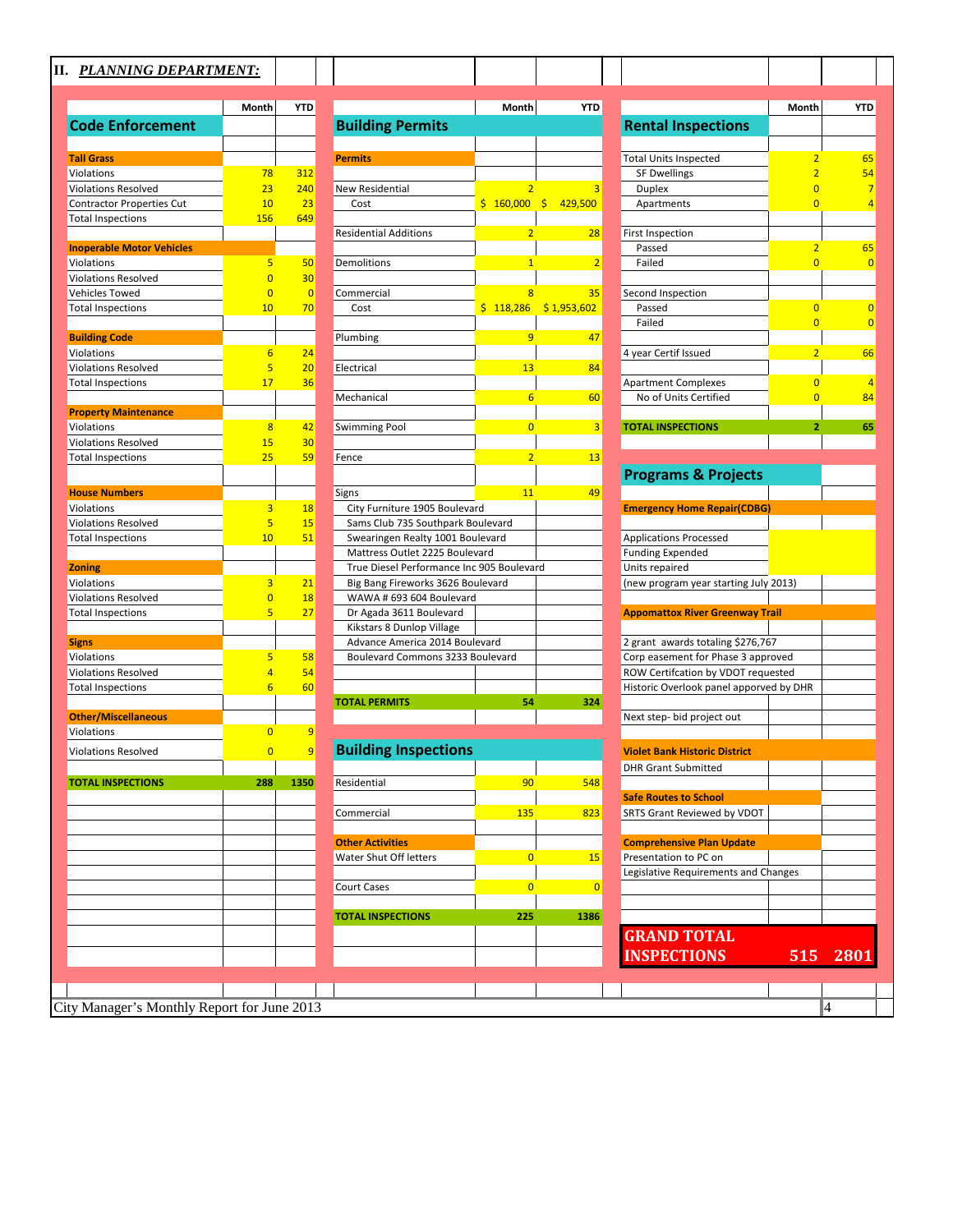#### **II.** *PLANNING DEPARTMENT (CONTINUED):*

| DISTRICTS MAY |     | <b>IUNE</b> |
|---------------|-----|-------------|
| 1             | 24  | 14          |
| $\mathbf{2}$  | 139 | 68          |
| 3             | 62  | 26          |
| 4             | 30  | 64          |
| 5             | 8   | 6           |
| 6             | 1   | $\bf{0}$    |
| <b>TOTAL</b>  | 264 | 178*        |
| vtd           | 264 | 442         |

DISTRICTS

| 1 | <b>SHERWOOD HILLS</b> |  |
|---|-----------------------|--|
|   |                       |  |

- **South CENTRAL**
- **SOUTHSIDE**
- **CENTRAL**
- **CONDUIT RD**
- **MALL AREA**

**\*For June 2012 only, violation notices will be recorded in July 2013.**

**The bi-monthly field inspection deadlines will now be adjusted to provide adequate time to record violations in the month the violation was field observed**

#### **VIOLATION NOTICES SERVED**



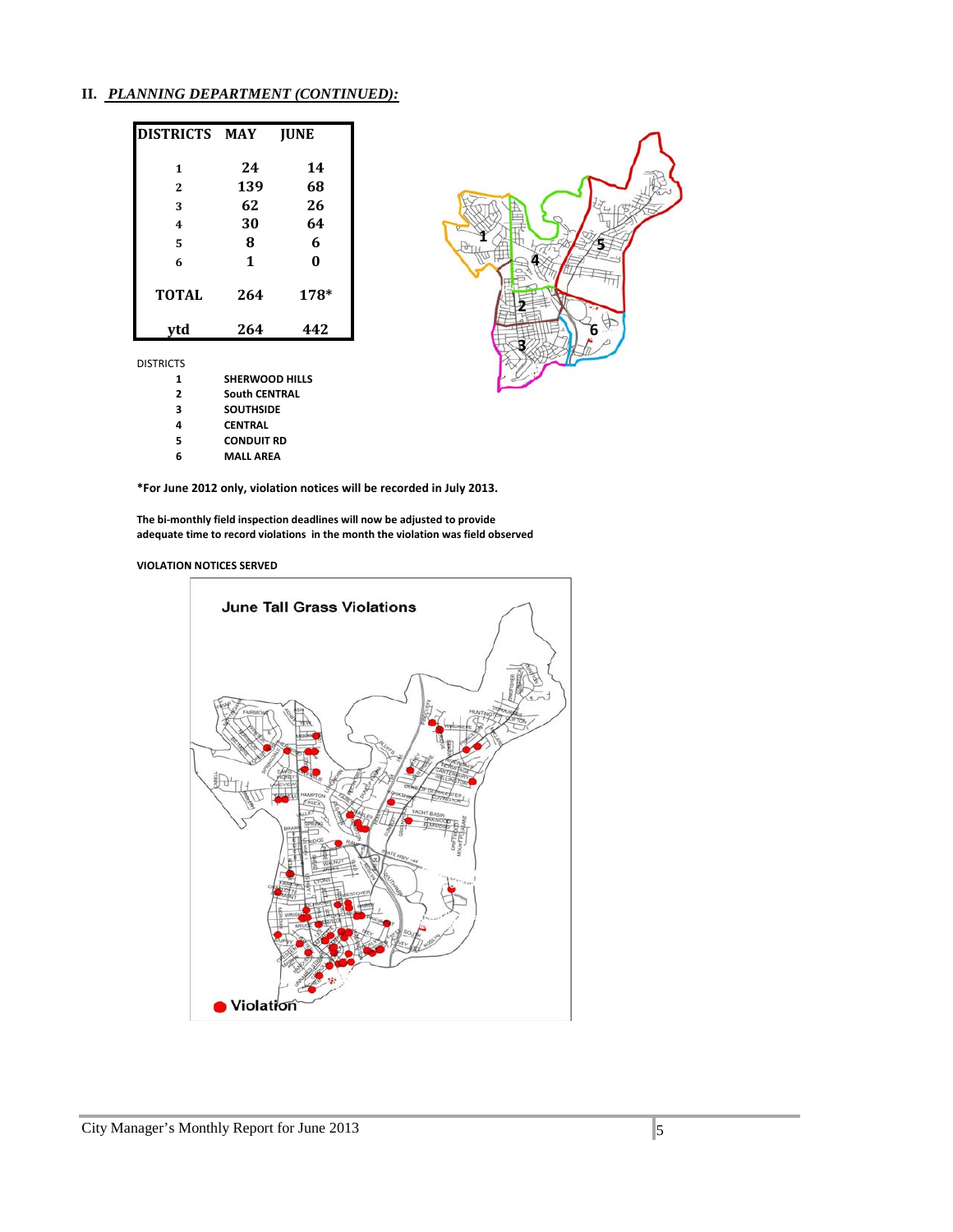## **III. POLICE DEPARTMENT:**

- Our officers responded to 3,713 calls for service during the month of June, 2013. During the same month last year, we responded to 4,174 calls for service—a 12% decrease. We had no reported robberies this month and none were reported in June of 2012— no change. There was one (1) reported aggravated assault this June and three (3) reported during the month of June, 2012— a 66% decrease. We had two (2) reported burglaries in June, 2013, compared with four (4) burglaries reported during the month of June, 2012—a 50% decrease. There were 56 Part I, or serious, crimes reported to the Colonial Heights Police Department in June, 2013. Fifty-six (56) of those, or all 100%, have been cleared. Specific percentages for the Part I crimes and arrests are available upon request.
- $\checkmark$  This past month was largely a steady one; however, we continue to see decreases in the number of calls for service, as well as for overall arrests. We hope this trend continues during the summer months. We saw reductions in all our Part I, or serious crimes, and are pleased to report all of those cases have been cleared. Arrests for larcenies and shoplifting continue to decline by 52% and 53%, respectively.
- $\checkmark$  I am pleased to report that our agency is a recipient of one of the first ever Elementary School Resource Officer grants that was offered by the Department of Criminal Justice Services. We applied for three grants to cover all of our elementary schools, and one position was approved. This is a four-year grant. If approved by the City, the funding for the officer is shared among the state, the department and the school system. I look forward to working with the schools in providing additional services for the children in our community so they may have a safe learning environment.
- $\checkmark$  We continue our efforts with community projects by hosting a VIN etching event at Southpark Mall. We partnered with the H.E.A.T. (Help Eliminate Auto Theft) program from the Virginia State Police in an effort to reduce the number of stolen vehicles, as well as aid in their recovery. Our *Drive 25 Keep Kids Alive* sticker program was initiated on Lafayette Avenue in order to educate those in the area to travel at safe speeds and be aware of their surroundings. We also participated in the Special Olympics *Torch Run* again this year and had several of our officers and the command staff run the leg through the City of Colonial Heights. One of our officers, Sgt. Rob Ruxer, ran the entire tri-city leg of the run, which covered a distance of 11.4 miles.
- Our **Operations Bureau,** commanded by Capt. Keith Early, reports uniform patrol had a steady month. Uniform patrol's productivity continues at an even pace; however, our Special Operations Unit continues to perform at a solid level. Capt. Early did recognize several of our officers (Sr. Det. R. Santini, Lt, Dann Ferguson, Sr. Officer Mike Duncan, Sr. Officer Dale Waldrop, and Master Officer Chris Wulff) for their efforts in donating their time, cooking and serving at our local Texas Roadhouse fundraiser to benefit the Virginia State Police Association, which in turn benefits the family of Trooper Junius Walker. SRO Derek Pattison and Sr. Officer Rick Scrivner have been out on extended sick leave due to off-duty injuries, but we anticipate their return by summer's end. Two (2) fugitive extraditions were conducted during the month, with our officers responding to the states of Arkansas and South Carolina to pick up wanted subjects.
- Our **Special Operations Unit**, supervised by Lt. William Anspach, reported another very active month, especially in the area of narcotic investigations. They secured five (5) felony warrants and 30 misdemeanor warrants from a variety of criminal and traffic offenses. There were 16 narcotics arrests, two (2) weapons violations, one (1) gambling violation and seven (7) alcohol violations.
- $\checkmark$  Our **volunteer services** continue to be at the beck and call of the department, and they continue to do an exceptional job. Auxiliary Police and Sentinels volunteered a total of 237 hours during the month. Duties included annual road races, ride-alongs, and the annual Emporia Pork Festival. Several members, along with several sworn officers, volunteered their time to raise funds that would directly benefit our Auxiliary Police. A great time was had by all.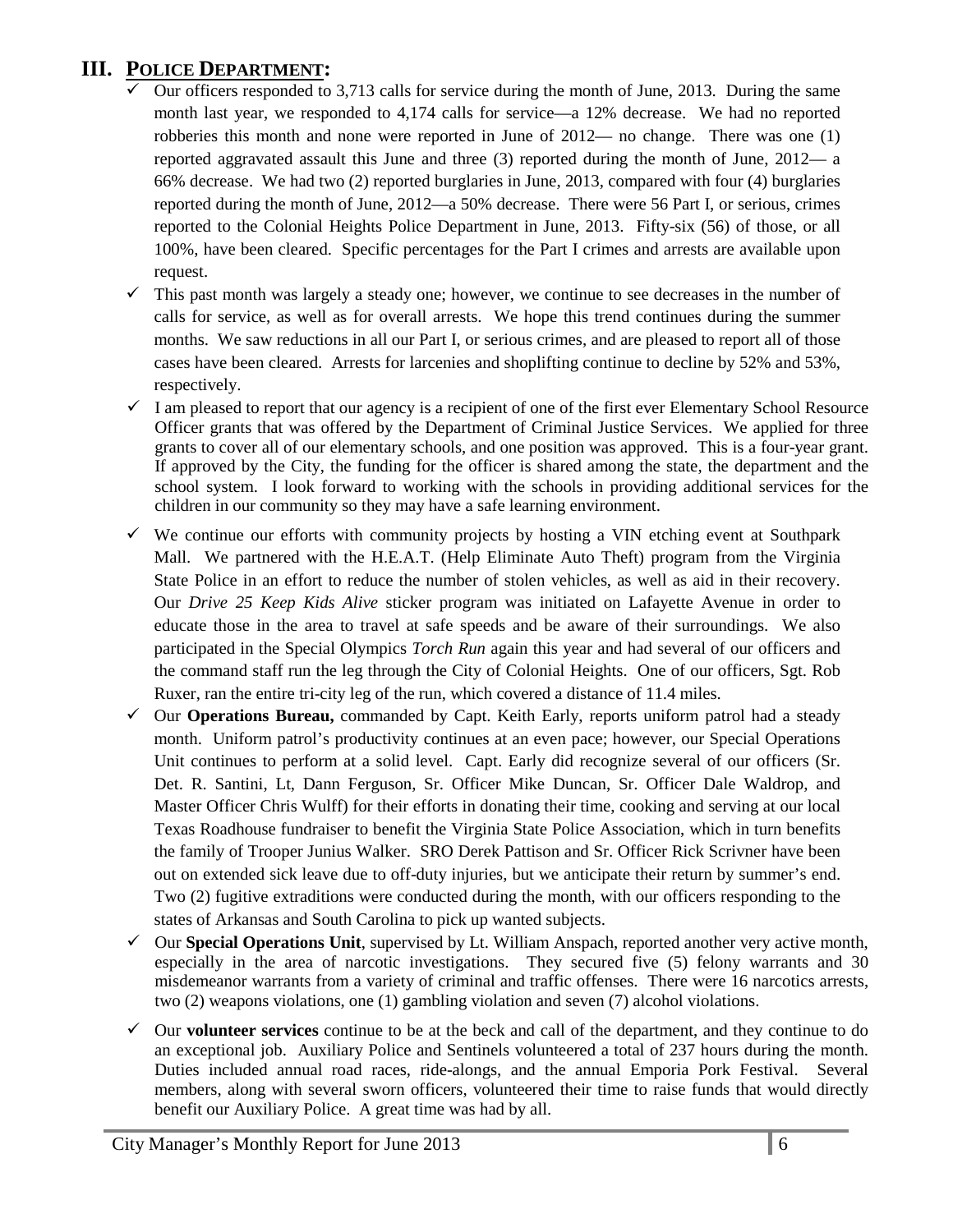## **III. POLICE DEPARTMENT** (CONTINUED)**:**

- As previously mentioned, our **Law Enforcement Services Bureau,** commanded by Capt. Wayne Newsome, reported his unit as being very busy. They included the following activities:
	- H.E.A.T. VIN-etching event
	- Special Olympics *Torch Run*
	- Applications for several grants
	- *Keep Kids Alive, Drive 25* initiative
	- Tow truck driver investigations
	- Manning of the EOC during the severe storm/wind event
- $\checkmark$  Our **Investigations Division** had another quiet month, picking up 16 new cases involving burglary, sexual assault, grand larceny, several frauds, obstruction of justice and two death investigations. We also investigated another violation of a precious metals and gems permit. Unfortunately, I had to revoke the permit of a business in the City (Gold Mart) that deals in the selling and purchasing of gold/precious metals. After their second conviction for violations, our code states a revocation of the license for two (2) years. Sgt. Stephanie Early also processed 17 concealed weapon permits.
- $\checkmark$  Overall, we made 325 arrests for the month, including 62 felonies and 240 misdemeanors; worked 87 crashes; wrote 570 traffic citations; gave 725 verbal warnings; affected 19 DUI arrests and 25 drug arrests; and issued 42 parking citations.

## **IV. FIRE & EMS DEPARTMENT:**



| <b>Total Fire Type Incidents:</b><br>(Total Fire Loss \$21,900): | 148        |
|------------------------------------------------------------------|------------|
| <b>Total Patients transported:</b>                               | <b>193</b> |
| (Total EMS incidents 259)                                        |            |

*Fire units arrived on scene in less than 9 minutes on 81.5% of emergency incidents. (average response time 9:31 minutes) Note: Fire times heavily affected by June 13, 2013 storms causing multiple stacked requests for service.*

*EMS units arrived on scene in less than 9 minutes on 94.8% of emergency incidents. U(average response time 5:30 minutes)*

| <b>Fire Division (number of incidents):</b>                                               |    |                             |                         |                               |    |
|-------------------------------------------------------------------------------------------|----|-----------------------------|-------------------------|-------------------------------|----|
| <b>Fires</b>                                                                              |    | <b>Hazardous Situations</b> |                         | Service calls and false calls |    |
| <b>Building Fire</b>                                                                      |    | <b>Electrical Problem</b>   | $\overline{\mathbf{4}}$ | Good Intent Calls             | 27 |
| Cooking Fire                                                                              |    | Gas Leak                    |                         | <b>Public Service</b>         | 44 |
| Brush Fire/Outside Fire                                                                   |    | Power Line Down             | 23                      | Alarm Activation (no fire)    | 19 |
| Vehicle Fire                                                                              | 2  | Gasoline/Chemical spill     | 2                       | Child Seat Installation       | 5  |
|                                                                                           |    | Other Hazardous Situation   | 11                      | Smoke detector installation   | 6  |
| M/A received from Chesterfield Fire<br>M/A EMS First Responder to Chesterfield<br>3<br>11 |    |                             |                         |                               |    |
|                                                                                           |    |                             |                         |                               |    |
| <b>EMS</b> Division (number of patients treated)                                          |    |                             |                         |                               |    |
| Abdominal Pain                                                                            | 10 | Diabetic Hypoglycemia       | $\mathbf{2}$            | <b>Obvious</b> Death          | 2  |
| Airway Obstruction                                                                        | 2  | Diabetic Hypoglycemia       | 4                       | Pain                          | 10 |
| Allergic Reaction                                                                         | 3  | <b>ETOH</b> Abuse           |                         | Poisoning/Drug Ingestion      | 2  |
| <b>Altered Mental Status</b>                                                              | 14 | Fever/Hyperthermia          | 3                       | <b>Respiratory Distress</b>   |    |
| Asthma                                                                                    | 2  | <b>GI</b> Bleed             | 3                       | Seizure                       | n  |
|                                                                                           |    |                             |                         |                               |    |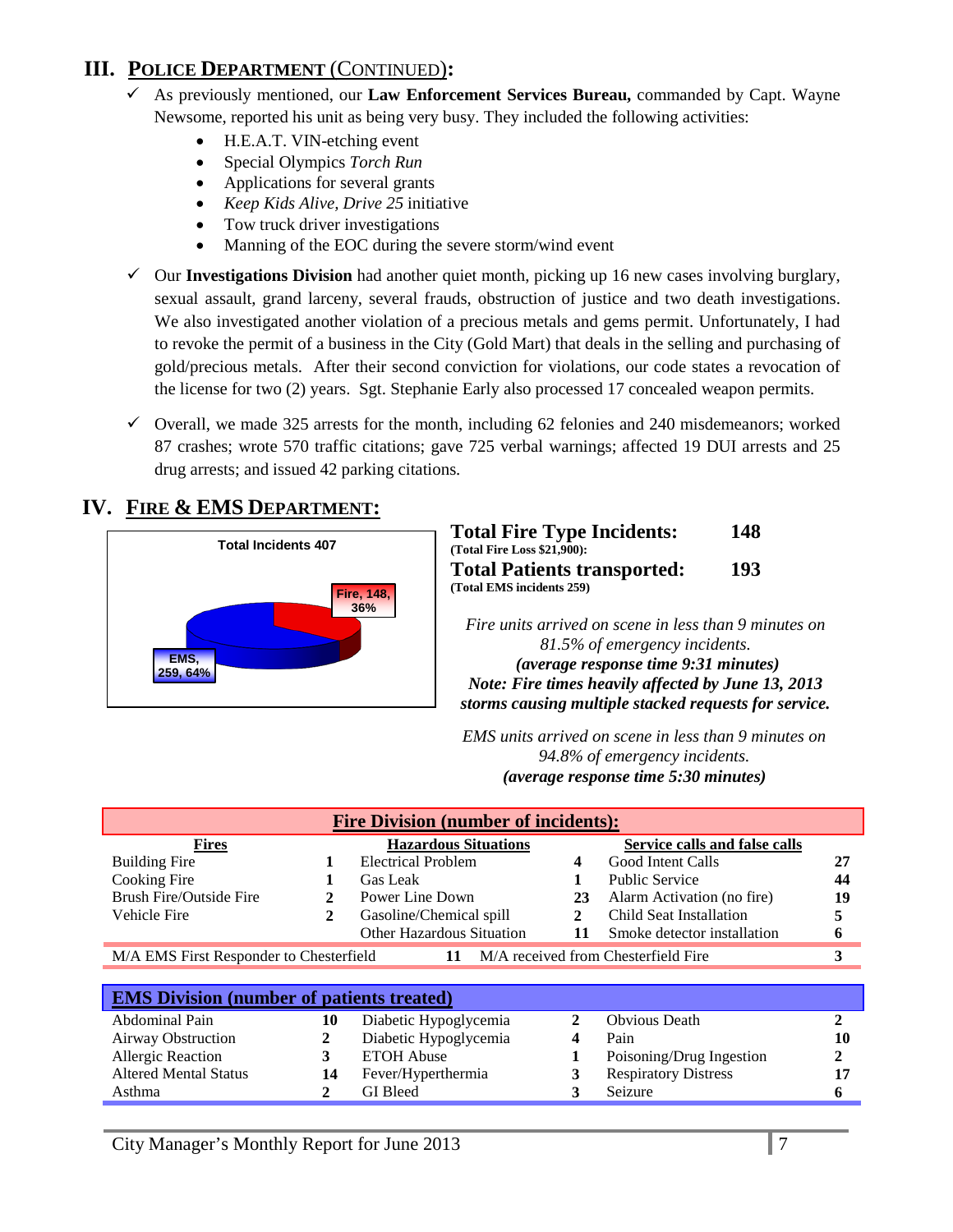## **IV. FIRE & EMS DEPARTMENT** (CONTINUED)**:**

| <b>EMS Division (number of patients):</b> |        |                               |  |                       |    |
|-------------------------------------------|--------|-------------------------------|--|-----------------------|----|
| Back pain                                 | 4      | General Malaise               |  | Sepsis                |    |
| Behavioral/Psychiatric                    |        | Headache                      |  | Substance/Drug Abuse  |    |
| Cardiac Arrest                            | 3      | <b>Heat Exhaustion/Stroke</b> |  | Syncope/Fainting      |    |
| Cardiac Rhythm Disturbance                | 4      | Hypertension                  |  | <b>Toxic Exposure</b> |    |
| <b>Chest Pain</b>                         | 19     | Hypotension                   |  | Traumatic Injury      | 43 |
| CHF (congestive heart failure)            | 2      | Nausea/Vomiting               |  | Weakness              | 11 |
| COPD (emphysema)                          | 2      | No Apparent injury/illness    |  | Other                 | 47 |
| Diabetic Hyperglycemia                    | 2      | OB/Pregnancy (non-delivery)   |  |                       |    |
| $M/A$ , $D$ , $I$ , $M$                   | $\sim$ |                               |  |                       |    |

M/A to Petersburg EMS **2** M/A to Prince George EMS **1**

| <b>EMS Transports (by facility)</b>         |                |        |  |  |  |  |
|---------------------------------------------|----------------|--------|--|--|--|--|
| Southside Regional Medical Center           | 148            | 76.68% |  |  |  |  |
| CJW Medical Center - Chippenham Campus      | 15             | 7.77%  |  |  |  |  |
| John Randolph Medical Center                | 12             | 6.22%  |  |  |  |  |
| <b>St. Francis Medical Center</b>           |                | 2.59%  |  |  |  |  |
| St. Mary's Hospital Richmond                | 3              | 1.55%  |  |  |  |  |
| <b>VCU Health Systems</b>                   |                | 2.59%  |  |  |  |  |
| VAMC Richmond (McGuire)                     |                | 1.55%  |  |  |  |  |
| CJW Medical Center – Johnston Willis Campus | $\mathfrak{D}$ | 1.04%  |  |  |  |  |
| <b>Total:</b>                               | 193            | 100%   |  |  |  |  |

#### **V. FINANCE DEPARTMENT:**

**Finance -** Checks processed: 1,250

Three alarm citations were processed during June.

**Purchasing** - 235 total purchase orders completed with 190 being processed by the purchasing and 45 departmental purchases being reviewed as compared to 223 being completed for the same period in 2012. In addition, 155 check requests were prepared by departments which are not processed by Purchasing.

#### **Bids Issued/Opened during the month**:

- Invitation # 12-092502-1007 Telephone Service & Equipment, Data Lines. Data services finalized, phone equipment/service contract is to be completed by September 1st.
- Invitation # 13-012502-1011 On Call Land Surveying & Mapping Services, Contract is in negotiation
- Invitation # 13-051602-1013 Wetlands and Stream Mitigation Credits for Appomattox River Greenway Trail Project. Two vendors will be utilized.
- Invitation # 13-051602-1014 Pavement Preservation 2013. Sealed bid issued May17th with opening on June 3th. Contract documents are complete.

#### **Other Purchasing Activity:**

- Contract renewed for diesel/gasoline purchase.
- Contract negotiations with Project Homes, on the administration of the CDBG program.
- End of fiscal year purchasing completed.
- Furniture contract for the Courthouse, finalized and signed Maryland Office Interiors.
- Blanked Purchase Orders for 2013/2014 completed.

#### **Risk Activity:**

- Police vehicle damaged by trampoline picked up by high winds landed on vehicle.
- Ornamental light damaged at north end of city, by driver not pay attention to the road.
- Damage to electrical service at the Senior/Teen Center, caused falling tree.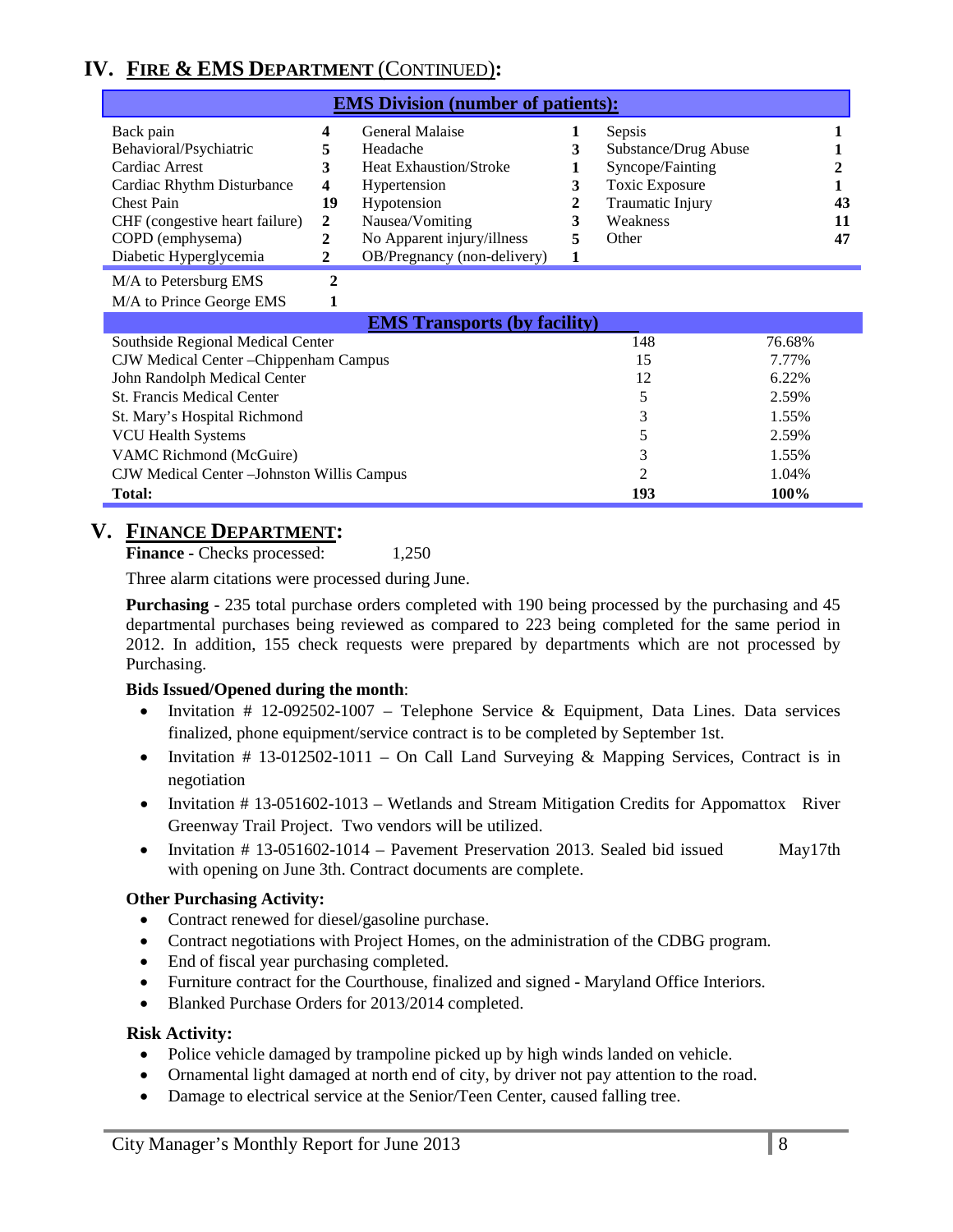## **V. FINANCE DEPARTMENT** (CONTINUED)**:**

• Damage to fence in front of Wal-Mart by vehicle in parking lot on the opposite side of the street, backed across five lanes of traffic and ran into fence.

#### **Utility Billing:**

Bi-monthly Utility Bills Sent – 3,610 Delinquent Notices Sent –772 or 20.4% with 105 cut off for nonpayment. Set off debt collected for June - \$784.34.

## **VI. HUMAN RESOURCES DEPARTMENT:**

The following information is a summary of activities for the Human Resources Department during the month of June 2013:

#### **Advertisements**

| Department                    | Position                             |
|-------------------------------|--------------------------------------|
| Police                        | Police Officer (Certified)           |
| <b>Economic Development</b>   | <b>Economic Development Director</b> |
| <b>Recreation &amp; Parks</b> | <b>Facilities Superintendent</b>     |
| <b>Recreation &amp; Parks</b> | Administrative Assistant (Part-time) |
| Planning                      | Administrative Assistant (Part-time) |

#### **Applications & Testing**

Total applications received and recruitment information for the following position:

|                                               | <b>Total Applications</b> | Total Hits on Job        |
|-----------------------------------------------|---------------------------|--------------------------|
| Position                                      | Received                  | <b>Announcement Page</b> |
| <b>Facilities Superintendent</b>              | 88                        | 591                      |
| Site Supervisor (Part-time)                   | 19                        | 221                      |
| Landscape Technician (Part-time)              | 31                        | 195                      |
| Recreation Supervisor – Athletics (Part-time) | 39                        | 287                      |

#### **Training**

 $\mathcal{R}$  New employees continue to complete required ICS and VML University training courses.

#### **Miscellaneous**

- $\star$  A new employee orientation session was held for the following EMS Firefighters in June 2013: Robbie Felts, Stephen Hoke, Andrew Lyles, and Jacob Newton.
- $\star$  Participated in a seminar addressing new healthcare reform regulations, including employer penalty provisions and anticipated reporting requirements.

#### **Worker's Compensation**

 $\star$  The following workers' compensation reports were filed during the month of June 2013:

| Date           | Department   | Description of Injury                                            |
|----------------|--------------|------------------------------------------------------------------|
| $06-04-13$     | Fire         | Right shoulder pain and bruising during training exercise.       |
| $06-13-13$     | Fire         | Left shin struck by fire nozzle causing bruise/blood blister.    |
| $06 - 25 - 13$ | Public Works | Rash from poison ivy while clearing right-of-way.                |
| $06 - 27 - 13$ | Public Works | Right shin laceration while stepping down out of truck.          |
| $06-29-13$     | Police       | Insect bite to right neck causing pain and blister with redness. |
|                |              |                                                                  |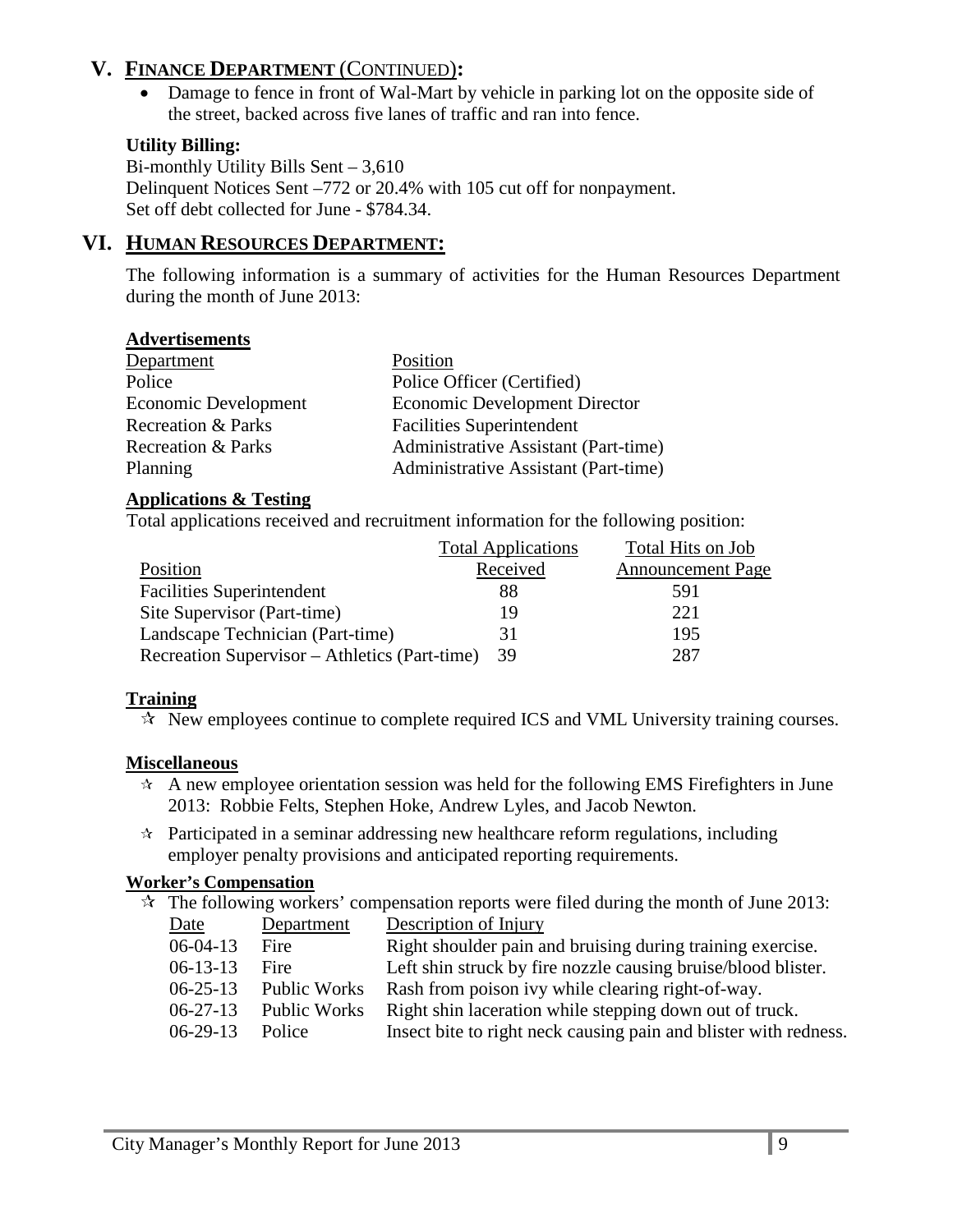### **VII. INFORMATION TECHNOLOGY DEPARTMENT:**

 $\hat{\tau}$  The City's website, [www.colonialheightsva.gov,](http://www.colonialheightsva.gov/) had 66,420 page views in the month of June.

| Top ten website modules accessed: | Top ten pages visited after home page: |
|-----------------------------------|----------------------------------------|
| News Flash                        | Library<br>1.                          |
| Calendar<br>2.                    | 2. Real Estate Records                 |
| 3. Staff Directory                | 3. Recreation & Parks                  |
| FAQs<br>4.                        | 4. Recreation Programs                 |
| 5. Photo Gallery                  | 5. Animal Shelter                      |
| Bids/RFPs<br>6.                   | 6. Education & Schools                 |
| Site Search<br>7.                 | 7. Police                              |
| <b>Archive Center</b><br>8.       | 8. Yard Sales                          |
| Forms<br>9.                       | Online Bill Pay<br>9.                  |
| 10. Notify Me                     | 10. City Maps                          |
|                                   |                                        |

- $\star$  Citizens submitted and city staff processed 344 service requests and questions through the "Let Us Know" module during the month of June. The City of Colonial Heights' Facebook Page now has 2,761 fans and the City's Twitter account has 166 followers.
- $\star$  Proactive Information Management completed 75.01 hours of IT service and maintenance for City departments this month.
- $\forall t$  City IT staff continues to meet with the new Courthouse contractors, Chesterfield County representatives, and Public Works to coordinate IT network connectivity in the new facility. Comcast has installed fiber service to the new Courthouse and will continue to build out fiber to the rest of the City buildings throughout the month of July.

### **VIII. LIBRARY:**

- $\approx$  The library staff circulated 18,724 titles in June.
- $\approx$  86 eBooks circulated.
- $\approx$  The public computer center was used 1,879 times.
- $\approx$  496 children participated in Story Time program.
- $\mathcal{R}$  The library's meeting rooms were used 99 times.
- $\approx$  166 registered for new library cards, and an average of 524 residents used the library each day.
- $\approx$  4,123 visited the Colonial Heights Virtual Library to retrieve 821 articles from their homes and offices.

#### **IX. RECREATION & PARKS DEPARTMENT:**

#### **Recreation Division**

**In June the Recreation Division completed its youth baseball and softball seasons with its City League Night of Champion games the week of June 17th. Staff completed trainings, preparations and began Summer Playground, Tots and Teen programs. The Division also hosted its first Sunshine 5K & Kids 1 Mile Fun Run where 255 people participated; raising over \$15,000 for new playground equipment at Flora Hill Park Post 284 began its season play at Shepherd Stadium on June 8th and is scheduled to play at the stadium every Tuesday, Thursday, Saturday and Sunday thru July 11th. Shepherd Stadium has also been selected to host the 2013 American Legion Juniors District Tournament July 21st thru Friday July 26th.**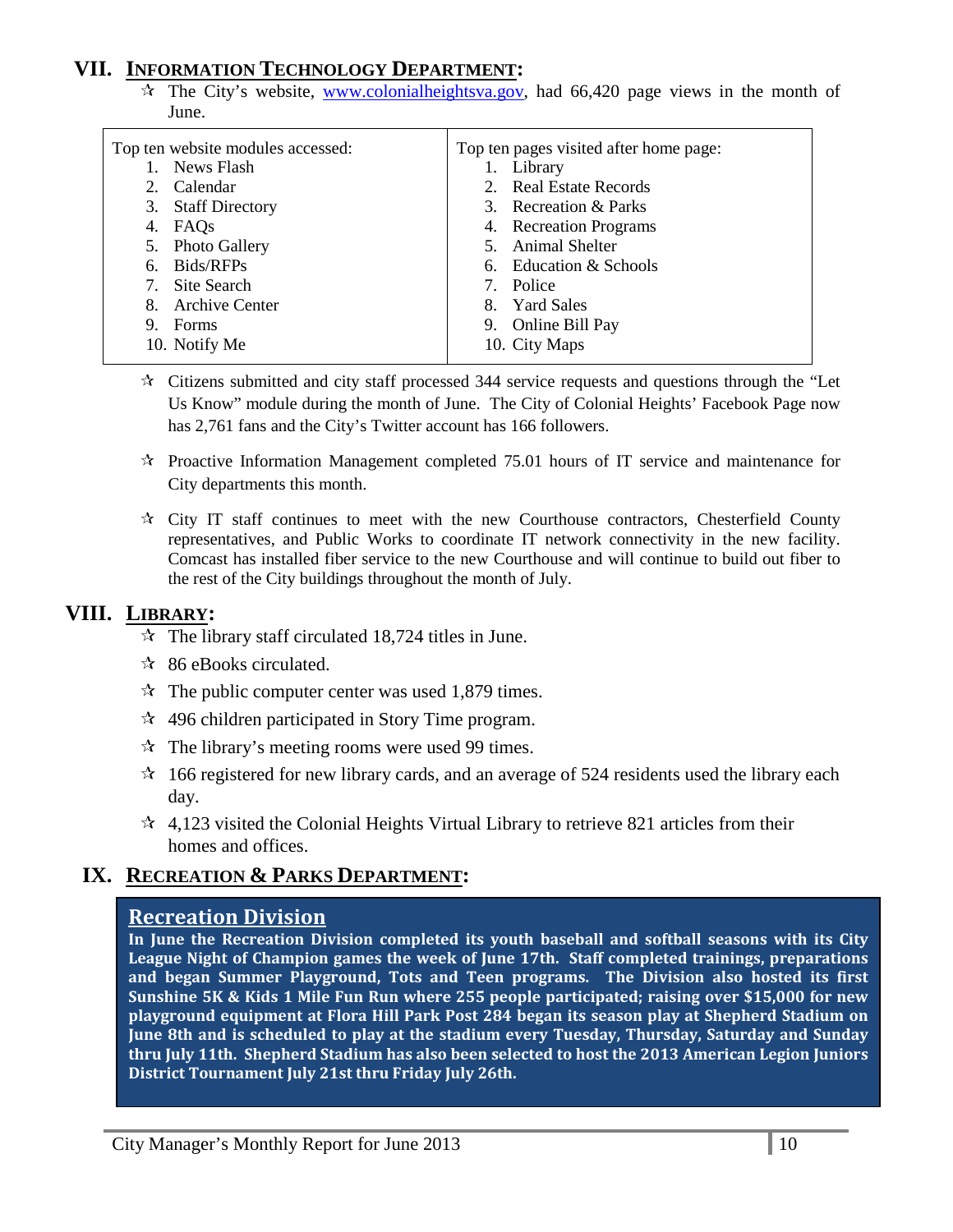## **IX. RECREATION & PARKS DEPARTMENT** (CONTINUED)**:**

| <b>Athletics</b>                                 | 2013             | 2012             |
|--------------------------------------------------|------------------|------------------|
| <b>Adult Softball</b>                            | $31$ teams       | 27 teams         |
| Youth Football Registration (as of 7/2/13)       | 39               | 73               |
| Youth Cheerleading Registration (as of<br>7/2/13 | 35               | 48               |
| <b>Tennis Lessons</b>                            | 42               | 38               |
| <b>Tennis Clinic</b>                             | $\overline{4}$   | 4                |
| Track & Field District Meet                      | 18               | 11               |
| Pee Wee Sports Class                             | 10               | n/a              |
| Swim Lessons                                     | 9                | 8                |
| <b>Activities/Programs</b>                       | 2013             | 2012             |
| <b>POWER</b>                                     | 3                | 5                |
| Movie Under the Stars at Shepherd Stadium        | 62               | 275              |
| <b>Summer Splash</b>                             | 38               | 19               |
| <b>Summer Playground Enrollment</b>              | $\overline{147}$ | $\overline{135}$ |
| <b>Teen Center Trips</b>                         | 14               | n/a              |
| Sunshine 5K & Kids Run                           | 255              | n/a              |
| <b>Tuesday Teens</b>                             | 10               | 3                |
| Orioles vs. Yankees Trip                         | 30               | 43               |
| <b>Summer Tots</b>                               | 18               | 16               |
| Playground Program Parent Orientation            | 40               | 93               |
| <b>Instructor Based Programs</b>                 | 2013             | 2012             |
| <b>Belly Dancing</b>                             | 5                | 6                |
| <b>Karate</b>                                    | 13               | 15               |
| Zumba                                            | 16               | 17               |
| Yoga                                             | 11               | $\overline{n/a}$ |
| <b>Cardio Fusion</b>                             | 10               | 10               |
| <b>Facility Usage</b>                            | 2013             | 2012             |
| <b>Community Room Attendance</b>                 | 856              | 1,185            |
| <b>Community Room Reservations</b>               | 22               | 26               |
| <b>Pavilion Attendance</b>                       | 4,349            | 3,865            |
| <b>Pavilion Reservations</b>                     | 57               | 52               |
| <b>Field Attendance</b>                          | 1,080            | 1,038            |
| <b>Field Rentals</b>                             | 17               | 16               |
| Teen Center Attendance-CHHS Students             | 116              | 59               |
| Teen Center Attendance-CHMS Students             | 200              | 252              |

## **Parks-Horticulture-Buildings & Grounds**

- Picked up and tested aerator on ball fields.
- Cut up and removed downed trees in parks from violent storm on June 13th.
- ❖ Made repairs to walking bridge at White Bank Park that was damaged by storm on June 13th.
- Moved bases and put up temporary fence in Shepherd Stadium for Night of Champions.
- Closed skated board park and installed "No Trespassing" signs due to vandalism.
- \* Removed soccer goals, benches, and trash cans from all soccer fields at Soccer Complex.
- ❖ Installed straps and netting in Emergency Animal Response trailer to secure items from moving.
- Mulched flower beds as needed.
- Laid out design at Library for annuals and perennials. Purchased and began planting plants.
- Trimmed trees as needed at sites and around buildings.
- ❖ Replaced hot water heater at Fire Station #2.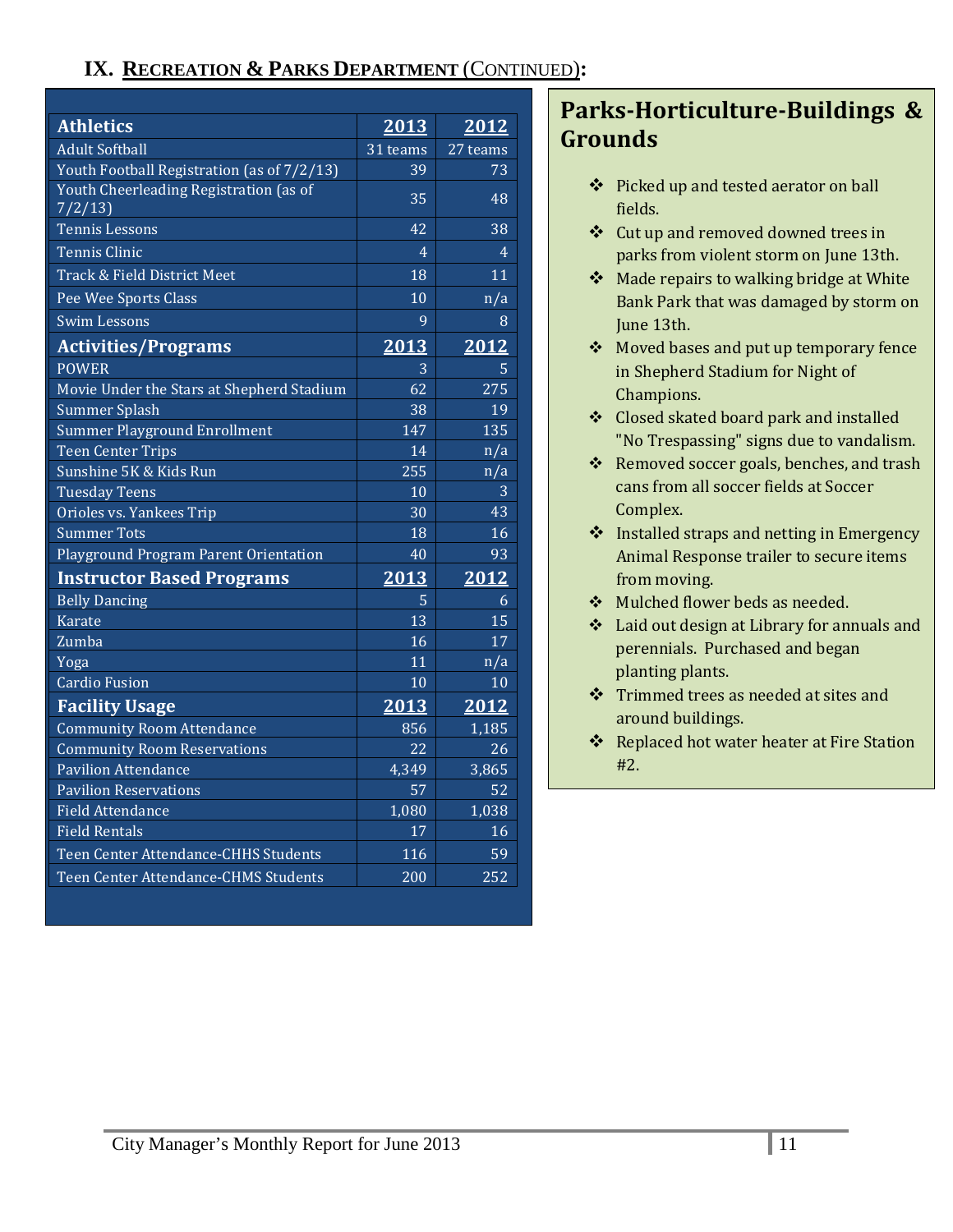## **IX. RECREATION & PARKS DEPARTMENT** (CONTINUED)**:**

| <b>Agency on Aging</b> |  |  |
|------------------------|--|--|
|------------------------|--|--|

| <b>Activities</b>                      | 2013             | 2012             |
|----------------------------------------|------------------|------------------|
| <b>AARP</b>                            | $\Omega$         | $\theta$         |
| <b>Bingo in Center</b>                 | 86               | 114              |
| <b>Bowling</b>                         | 182              | 132              |
| <b>Bridge Party</b>                    | 68               | 84               |
| <b>Bridge Tournament</b>               | 132              | 128              |
| Golfers                                | 480              | 472              |
| Movie & Pizza                          | 22               | $\boldsymbol{0}$ |
| <b>Senior Club Board Meeting</b>       | 8                | 12               |
| <b>Senior Club Meeting</b>             | 79               | 128              |
| Senior Citizen Dance                   | cancelled        | 109              |
| Sing A-Long                            | 58               | 59               |
| Sing A-Long-CH Health Center           | 13               | 11               |
| <b>Table Games</b>                     | 9                | 15               |
| <b>Awareness/Education</b>             | 2013             | 2012             |
| <b>TRIAD</b>                           | cancelled        | $\theta$         |
| <b>Classes</b>                         | 2013             | 2012             |
| <b>Brenda Harris Painting Workshop</b> | $\boldsymbol{0}$ | 36               |
| Crochet & Knitting                     | 88               | 62               |
| Painting Class Kay Tirpak              | 16               | 32               |
| Painters Group                         | 32               | 38               |
| <b>Sewing Class</b>                    | 22               | 8                |
| Splash of Color                        | cancelled        | 14               |
| Tap Class Intermediate                 | 113              | 101              |
| Tap Class Advance                      | 91               | 83               |
| Quilting                               | 62               | 56               |
| <b>Watercolor Monday</b>               | 17               | 18               |
| <b>Watercolor Faye Henderson Class</b> | 42               | 0                |
| <b>Wellness Workshop</b>               | 26               | 14               |
| <b>Fitness</b>                         | 2013             | 2012             |
| City Employee Exercises class          | 17               | $\boldsymbol{0}$ |
| <b>Strength Training Class</b>         | 135              | 177              |
| <b>Sit Down Exercises</b>              | 294              | 293              |
| <b>Floor Exercises</b>                 | 35               | 60               |
| Yoga                                   | 75               | 84               |
| <b>Zoomer Boomer</b>                   | 246              | 217              |
| Tai Chi                                | 48               | 42               |
| <b>Trips</b>                           | 2013             | <u> 2012 </u>    |
| Lunch & Lecture Trip                   | 15               | 13               |
| <b>Charlestown Slots</b>               | 52               | 52               |
| Quilters Trip                          | $\overline{4}$   | 0                |
| <b>Riverside Theater</b>               | $\boldsymbol{0}$ | 13               |
| <b>TOTAL</b>                           | 2598             | 2677             |

| <b>Meals</b>            | 2013        | 2012     |
|-------------------------|-------------|----------|
| Lunch @ Center          | 131         | 129      |
| Home Meals              | 16          | $\Omega$ |
|                         |             |          |
| <b>Transportation</b>   | <u>2013</u> | 2012     |
| <b>Total Passengers</b> | 69          | 87       |
| <b>Total Trips</b>      | 489         | 440      |
| <b>Total Miles</b>      | 3257        | 2215     |
| Wheelchairs             | 55          | 5        |
| <b>Volunteer Hours</b>  | 12          | 12.5     |
| Donations               | \$245.00    | \$220.00 |
| New Riders              | 1           | 5        |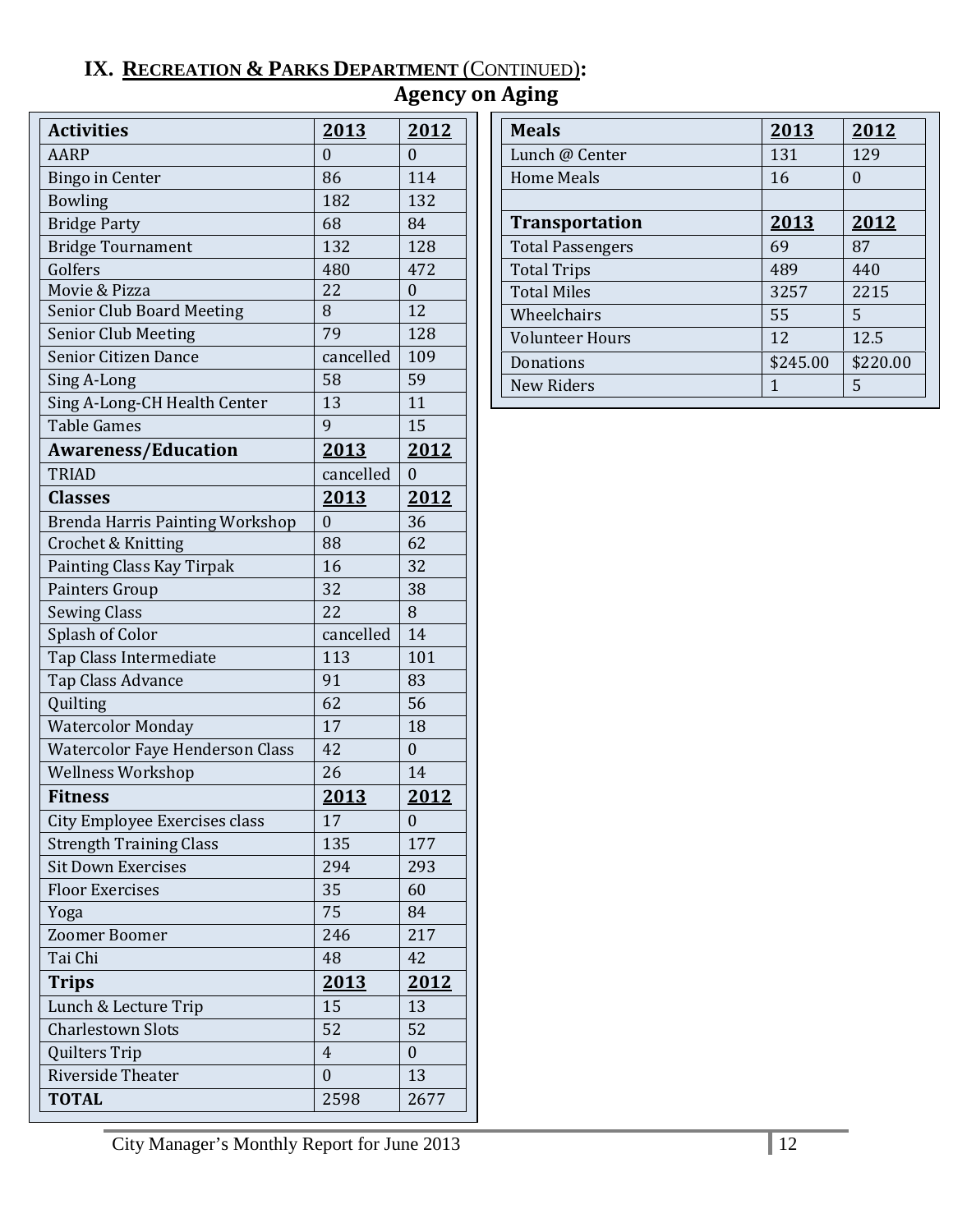## **X. OFFICE ON YOUTH & HUMAN SERVICES:**

#### **YAC Activities**

- 21 YAC Members, YSC Rep, and Advisor attended June Meeting
- 7 YAC Members Visited Washington, DC/Partnership with Recreation & Parks
- 3 YAC Members and Advisor Volunteered to Cheer for Special Olympics
- 7 YAC Members and Advisor Cleaned Up James Avenue and Roslyn Road
- Elected New Officers for the Coming Year
- President and 1<sup>st</sup> Vice President Presented Information on Community Impact Day to City Council
- Advisor Attended CHHS Scholarship Night and Graduation Supporting 5 YAC Seniors

#### **Youth Service Commission**

- No meeting in June.
- Gave 2 Coleman Voice for Youth scholarships.

#### **Kids' After School Program**

• Continues to work with 3 Work-Study interns

• Students visited Maymont Park for picnic and tour.

Program Coordinator Activities:

- End of year wrap-up
- Planning for the next school year
- Plan for summer activities
- ASSIST Suicide Intervention Training
- Grant writing.

#### **Substance Abuse Prevention Activities**

• 24 teens received Virginia ABC, VASAP, Drive Smart Virginia, Geico Insurance, MADD, AAA, State Police information at driver's licensing ceremony

#### **Ongoing Monthly Meeting/Trainings**

- Family Assessment Planning Team
- Inter-Agency Prevention Team
- United Way Women's Leadership Initiative Trendsetters Reception
- CERT Meeting and Incident Command Training
- "Growing Healthy Schools" Symposium Fit4Kids, VFHY
- Regional CERT Exercise/Training at Richmond International Airport
- Health Advisory Board
- "Everyone Plays a Role in Suicide Prevention: Turning Strategy into Action" Webcast SAMSHA
- CCoVA Board meeting
- CSA Policy & Management team
- SAFE Board meeting
- Smart Beginnings
- ASSIST Training

#### **Diversion Program Participation**

#### • **Parenting**

0 families began "Parenting Your Teen"

• **Community Service**

10 youth completed 47 hours of Community Service Learning.

#### • **Shoplifting Diversion**

20 youth and a parent attended the Shoplifting Diversion Program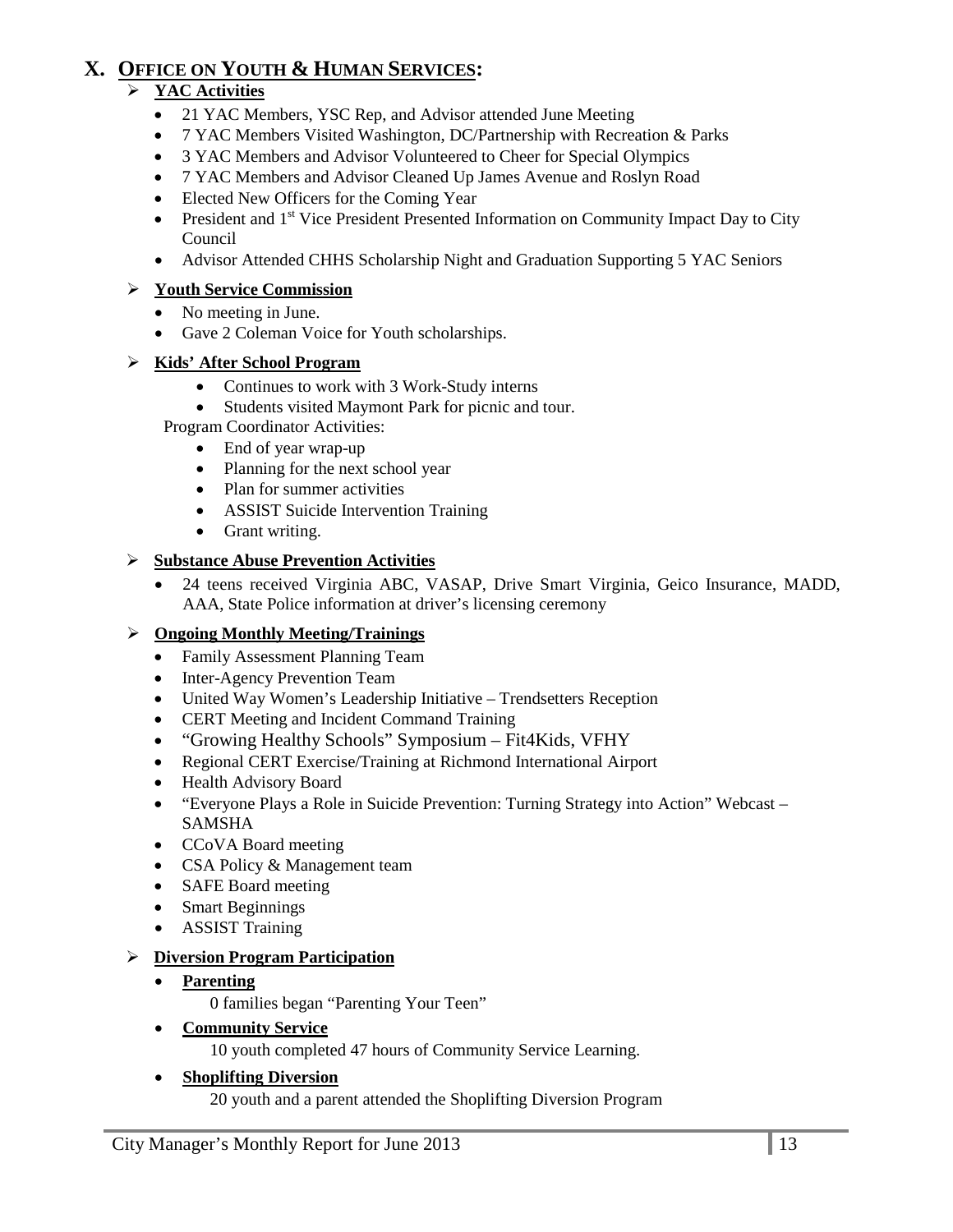## **X. OFFICE ON YOUTH & HUMAN SERVICES** (CONTINUED)**:**

#### • **Anger Management**

8 youth completed Anger Management Classes

#### • **Substance Abuse Education**

17 youth participated in Substance Abuse Education

#### **XI. FLEET MAINTENANCE:**

|      | # Workorders | Total       | <b>Sublet</b> | <b>Sublet total</b> |
|------|--------------|-------------|---------------|---------------------|
| 2013 | 85           | \$23,995.02 | Q             | \$1,386.74          |
| 2012 | 93           | \$28,149.28 | 5             | \$721.89            |

All repairs were normal repairs.

The sublet repairs consist of the following

| Tow          | \$617.50 |
|--------------|----------|
| Seat repair  | \$420.00 |
| Alignment    | \$165.00 |
| Tire repair  | \$56.24  |
| Exhaust      | \$63.00  |
| Glass repair | \$65.00  |

A comparison of maintenance cost for the last 6 years are:

| Year  | <b>Parts</b> | Sublet      | <b>Supplies</b> | <b>Total</b> | % Change   |
|-------|--------------|-------------|-----------------|--------------|------------|
| 07/08 | \$165,204.28 | \$13,464.31 | \$14,230.20     | \$192,898.79 | $-07.63%$  |
| 08/09 | \$149,593.15 | \$16,884.01 | \$14,027.35     | \$180,504.51 | $-06.43\%$ |
| 09/10 | \$180,318.85 | \$13,998.80 | \$12,183.50     | \$206,501.15 | $+14.40\%$ |
| 10/11 | \$213,279.61 | \$12,368.97 | \$12,949.37     | \$238,435.79 | $+15.46%$  |
| 11/12 | \$269,080.31 | \$14,171.91 | \$13,916.43     | \$297,168.65 | $+24.63%$  |
| 12/13 | \$226,313.47 | \$14,890.29 | \$12,603.30     | \$253,807.06 | $-14.59\%$ |

Sublet repair costs for the year are 5.867% of the total maintenance cost, which is 1.098% more than last year's percentage, even though the total maintenance costs are down 14.59%

| <b>Categories</b>        | 12/13 year |         | 11/12 year |         |
|--------------------------|------------|---------|------------|---------|
|                          | Cost       | Percent | Cost       | Percent |
| Exhaust                  | \$360.93   | 2.424%  | \$00.00    | 0.000%  |
| Towing                   | \$927.50   | 6.229%  | \$3,564.50 | 25.152% |
| <b>Glass Replacement</b> | \$2,080.48 | 13.972% | \$1,496.62 | 10.560% |
| Alignment                | \$648.90   | 4.358%  | \$1,117.40 | 7.885%  |
| Tire Repair              | \$1,264.67 | 8.493%  | \$2,086.21 | 14.721% |
| Dealer Repair            | \$6,867.76 | 46.122% | \$153.88   | 1.086%  |
| Radiator                 | \$0.00     | 0.000%  | \$165.00   | 1.164%  |
| Seat                     | \$420.00   | 2.821%  | \$45.00    | .318%   |
| Misc.                    | \$2,320.05 | 15.581% | \$5,543.30 | 39.115% |